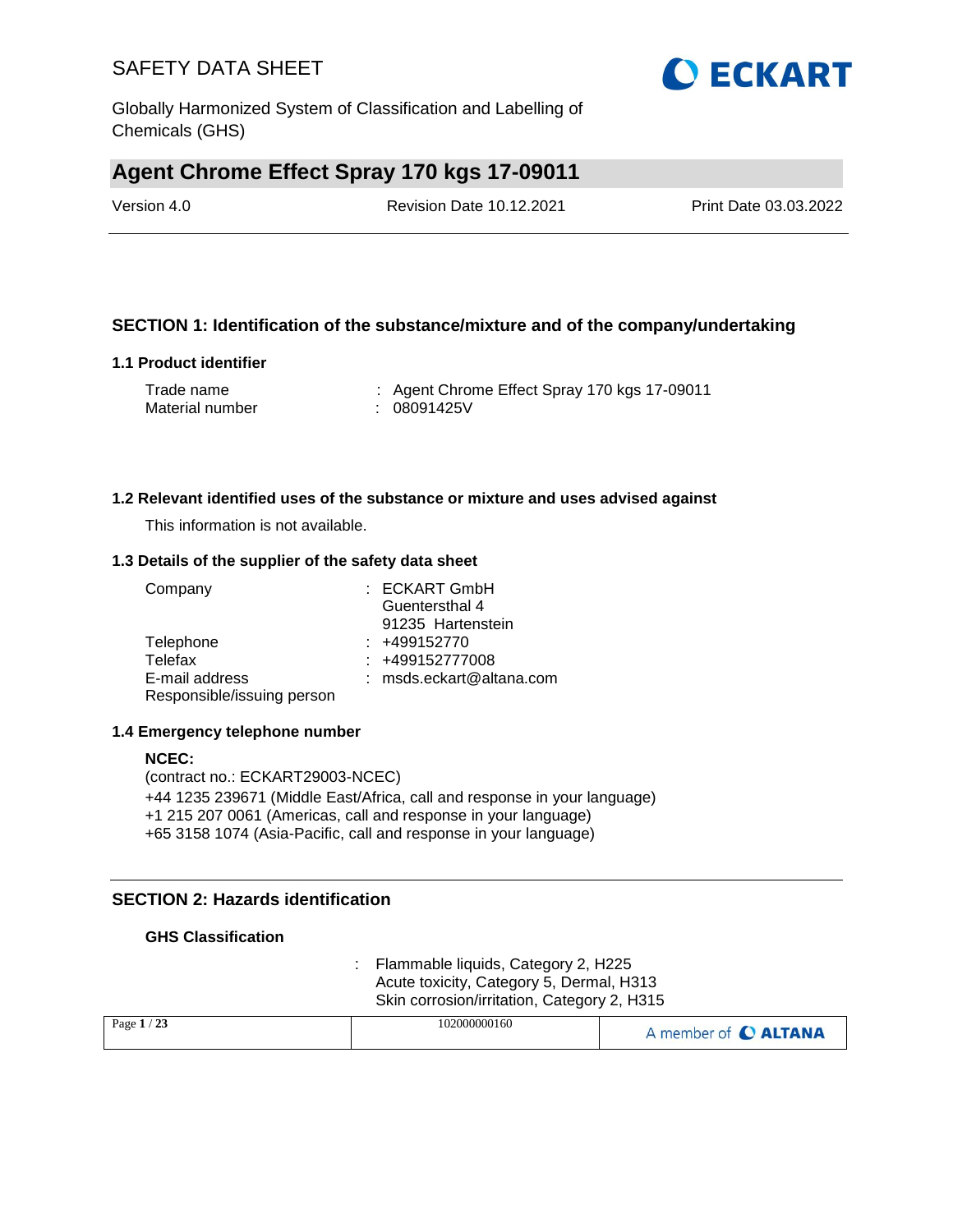Globally Harmonized System of Classification and Labelling of Chemicals (GHS)



# **Agent Chrome Effect Spray 170 kgs 17-09011**

| Version 4.0              | <b>Revision Date 10.12.2021</b>                                                                                                                                                                                                                                                                                                                                                                                                                                                                         | Print Date 03.03.2022 |
|--------------------------|---------------------------------------------------------------------------------------------------------------------------------------------------------------------------------------------------------------------------------------------------------------------------------------------------------------------------------------------------------------------------------------------------------------------------------------------------------------------------------------------------------|-----------------------|
|                          | Serious eye damage/eye irritation, Category 2A, H319<br>Specific target organ toxicity - single exposure, Category 3,<br>Respiratory system, Central nervous system, H335H336<br>Specific target organ toxicity - repeated exposure, Category 2,<br>H373<br>Aspiration hazard, Category 1, H304<br>Long-term (chronic) aquatic hazard, Category 3, H412                                                                                                                                                 |                       |
| <b>GHS-Labelling</b>     |                                                                                                                                                                                                                                                                                                                                                                                                                                                                                                         |                       |
| Symbol(s)                |                                                                                                                                                                                                                                                                                                                                                                                                                                                                                                         |                       |
| Signal word              | Danger                                                                                                                                                                                                                                                                                                                                                                                                                                                                                                  |                       |
| <b>Hazard statements</b> | H225: Highly flammable liquid and vapour.<br>H304: May be fatal if swallowed and enters airways.<br>H313: May be harmful in contact with skin.<br>H315: Causes skin irritation.<br>H319: Causes serious eye irritation.<br>H335: May cause respiratory irritation.<br>H336: May cause drowsiness or dizziness.<br>H373: May cause damage to organs through prolonged or<br>repeated exposure.<br>H412: Harmful to aquatic life with long lasting effects.                                               |                       |
| Precautionary statements | <b>Prevention:</b><br>P210<br>Keep away from heat, hot surfaces, sparks, open<br>flames and other ignition sources. No smoking.<br>Keep container tightly closed.<br>P233<br>P240<br>Ground and bond container and receiving equipment.<br>Use explosion-proof electrical/ventilating/lighting<br>P241<br>equipment.<br>P242<br>Use non-sparking tools.<br>P243<br>Take action to prevent static discharges.<br>P260<br>Do not breathe mist or vapours.<br>P264<br>Wash skin thoroughly after handling. |                       |
| Page 2 / 23              | 102000000160                                                                                                                                                                                                                                                                                                                                                                                                                                                                                            | A member of C ALTANA  |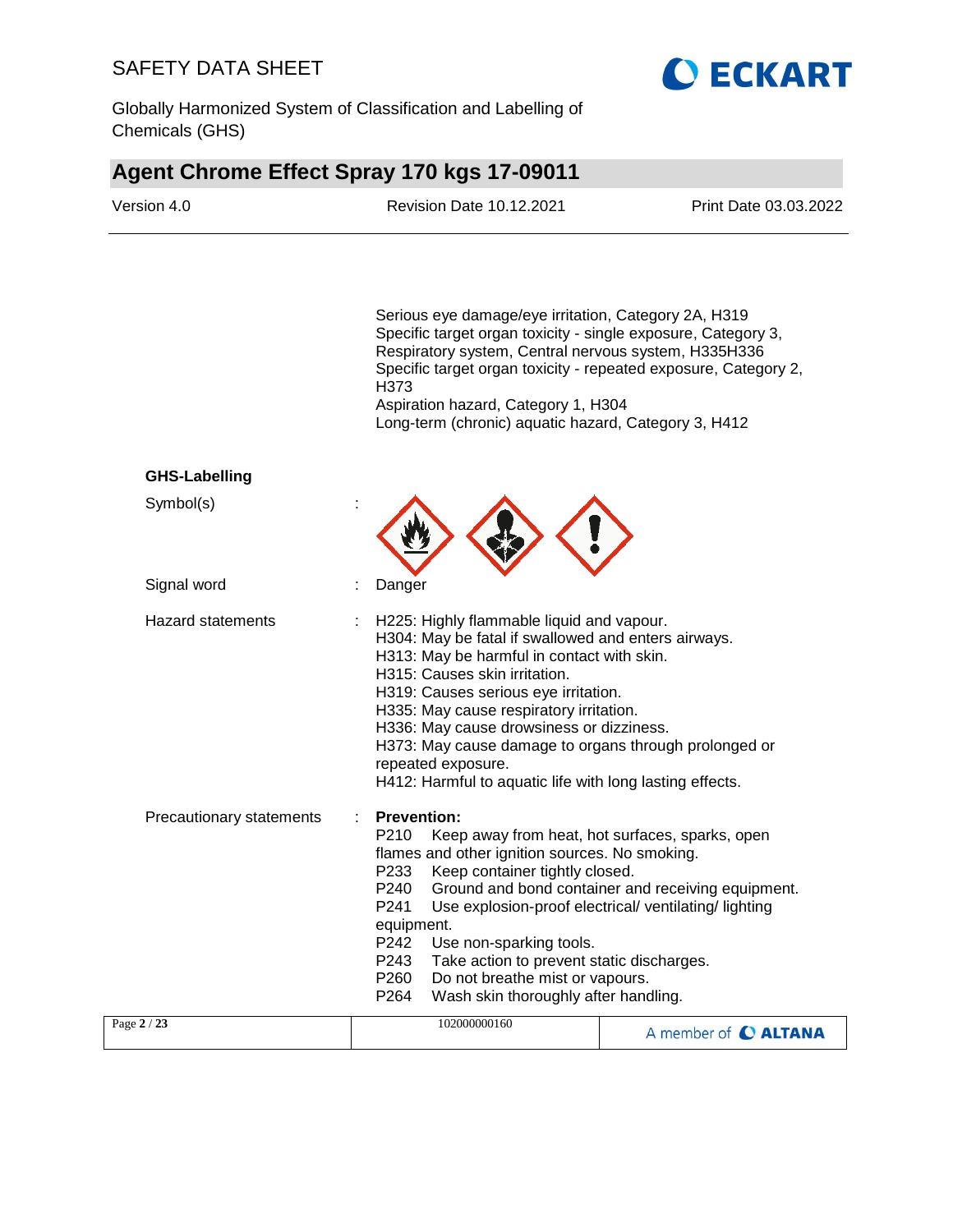

Globally Harmonized System of Classification and Labelling of Chemicals (GHS)

# **Agent Chrome Effect Spray 170 kgs 17-09011**

| Version 4.0 | <b>Revision Date 10.12.2021</b>                                 | Print Date 03.03.2022                            |
|-------------|-----------------------------------------------------------------|--------------------------------------------------|
|             |                                                                 |                                                  |
|             | P271<br>Use only outdoors or in a well-ventilated area.         |                                                  |
|             | P273<br>Avoid release to the environment.                       |                                                  |
|             | P280<br>Wear protective gloves/ protective clothing/ eye        |                                                  |
|             | protection/face protection/hearing protection.                  |                                                  |
|             | <b>Response:</b>                                                |                                                  |
|             | P301 + P316                                                     | IF SWALLOWED: Get emergency medical              |
|             | help immediately.                                               |                                                  |
|             | P303 + P361 + P353 + P317 IF ON SKIN (or hair): Take off        |                                                  |
|             | immediately all contaminated clothing. Rinse skin with water.   |                                                  |
|             | Get medical help.<br>P304 + P340 + P319                         |                                                  |
|             | air and keep comfortable for breathing. Get medical help if you | IF INHALED: Remove person to fresh               |
|             | feel unwell.                                                    |                                                  |
|             | P305 + P351 + P338                                              | IF IN EYES: Rinse cautiously with                |
|             | water for several minutes. Remove contact lenses, if present    |                                                  |
|             | and easy to do. Continue rinsing.                               |                                                  |
|             | Do NOT induce vomiting.<br>P331                                 |                                                  |
|             | If skin irritation occurs: Get medical help.<br>P332 + P317     |                                                  |
|             | P337 + P317                                                     | If eye irritation persists: Get medical help.    |
|             | P370 + P378                                                     | In case of fire: Use dry sand, dry chemical or   |
|             | alcohol-resistant foam to extinguish.                           |                                                  |
|             | Storage:                                                        |                                                  |
|             | $P403 + P233$                                                   | Store in a well-ventilated place. Keep container |
|             | tightly closed.                                                 |                                                  |
|             | P403 + P235                                                     | Store in a well-ventilated place. Keep cool.     |
|             | P405<br>Store locked up.                                        |                                                  |
|             | Disposal:                                                       |                                                  |
|             | P501<br>Dispose of contents/ container to an approved waste     |                                                  |
|             | disposal plant.                                                 |                                                  |

| Identification                           | CAS-No.    |
|------------------------------------------|------------|
| acetone                                  | 67-64-1    |
| Solvent naphtha (petroleum), light arom. | 64742-95-6 |
| xylene                                   | 1330-20-7  |
| butanone                                 | 78-93-3    |
| n-butyl acetate                          | 123-86-4   |

| Page $3/23$ | 102000000160 | A member of C ALTANA |
|-------------|--------------|----------------------|
|             |              |                      |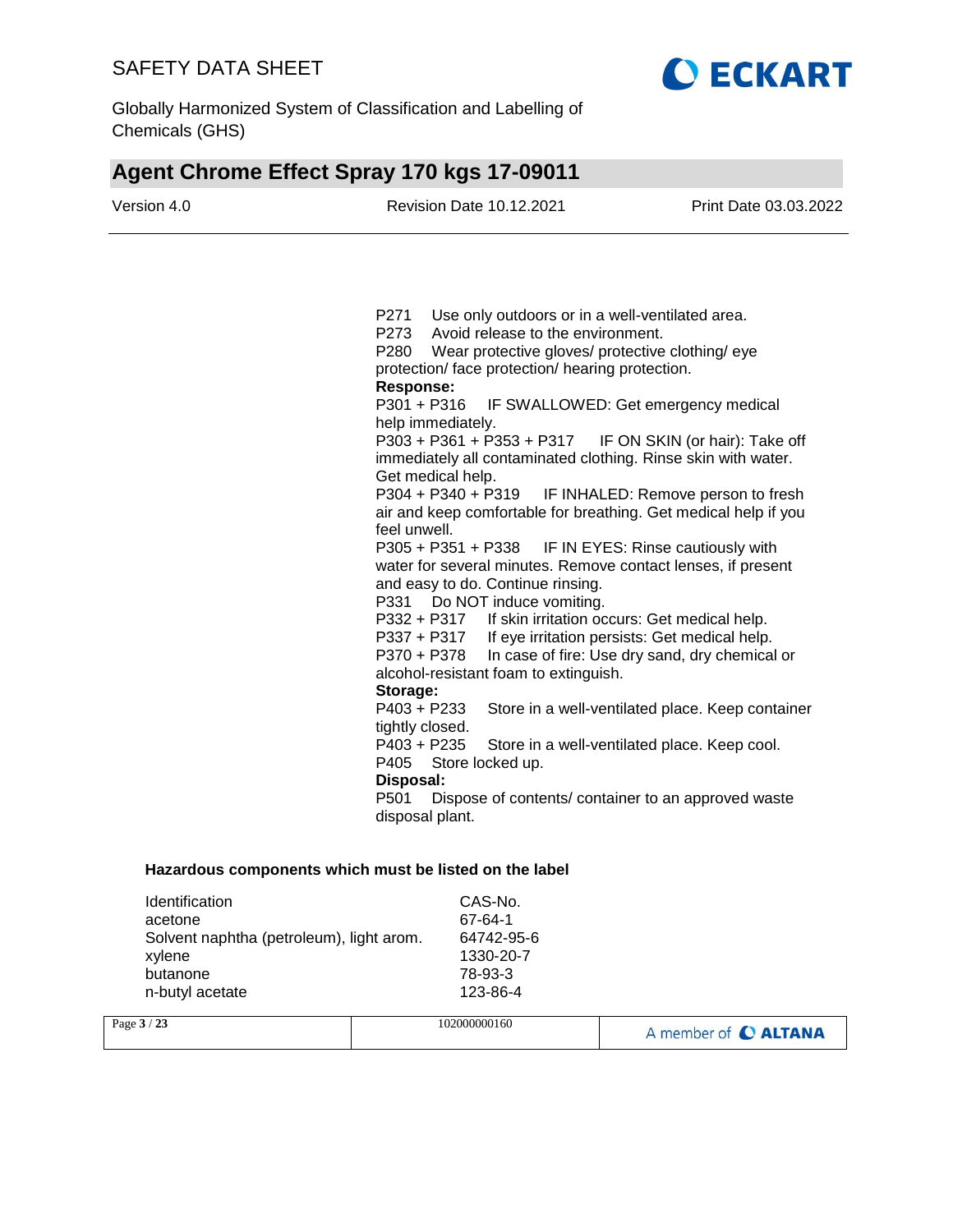Globally Harmonized System of Classification and Labelling of Chemicals (GHS)

# **Agent Chrome Effect Spray 170 kgs 17-09011**

| Version 4.0 | <b>Revision Date 10.12.2021</b> | <b>Print Date 03.03.2022</b> |
|-------------|---------------------------------|------------------------------|
|             |                                 |                              |

Naphtha (petroleum), hydrotreated heavy 64742-48-9

#### **SECTION 3: Composition/information on ingredients**

Substance No.  $\qquad \qquad :$ 

#### **Hazardous components**

| Chemical name                               | CAS-No.<br>EINECS-No.   | Classification and<br>labelling                                                                                                         | Concentration[%]     |
|---------------------------------------------|-------------------------|-----------------------------------------------------------------------------------------------------------------------------------------|----------------------|
| acetone                                     | 67-64-1<br>200-662-2    | Flam. Liq.;2;H225<br>Acute Tox.;5;H303<br>Acute Tox.;5;H313<br>;2A;H319<br><b>STOT SE: 3: H336</b>                                      | $25 - 50$            |
| Solvent naphtha (petroleum),<br>light arom. | 64742-95-6<br>918-668-5 | Flam. Liq.;3;H226<br>Acute Tox.;5;H303<br>Acute Tox.;5;H313<br>STOT SE;3;H335,<br>H336<br>Asp. Tox.;1;H304<br>Aquatic<br>Chronic;2;H411 | $10 - 20$            |
| xylene                                      | 1330-20-7<br>215-535-7  | Flam. Liq.;3;H226<br>Acute Tox.;4;H332<br>;2;H315<br>;2A;H319<br>STOT SE;3;H335<br>STOT RE;2;H373<br>Asp. Tox.;1;H304                   | $10 - 20$            |
| butanone                                    | 78-93-3                 | Flam. Liq.;2;H225                                                                                                                       | $1 - 10$             |
| Page 4 / 23                                 | 102000000160            |                                                                                                                                         | A member of C ALTANA |

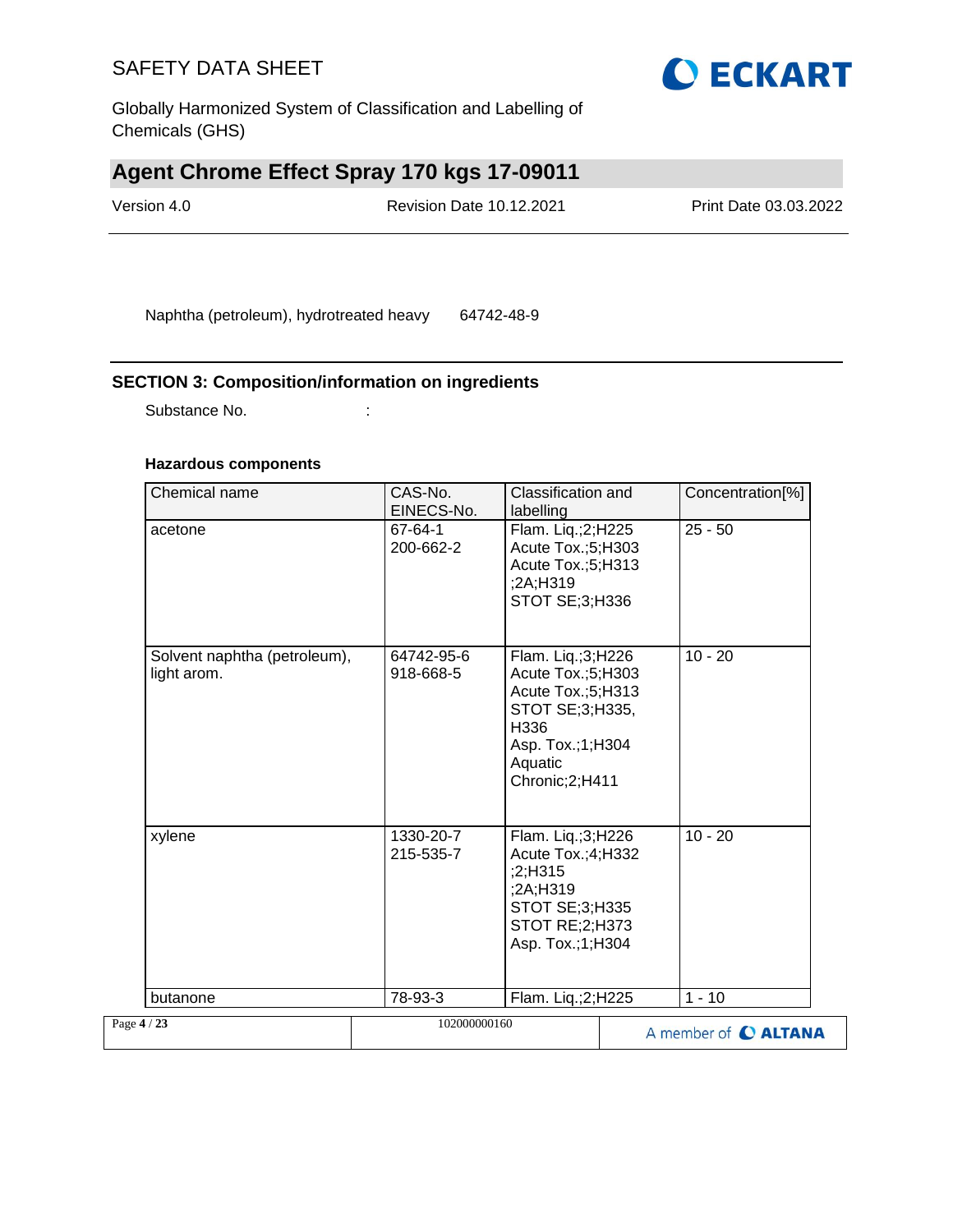

Globally Harmonized System of Classification and Labelling of Chemicals (GHS)

# **Agent Chrome Effect Spray 170 kgs 17-09011**

Version 4.0 Revision Date 10.12.2021 Print Date 03.03.2022

|                                                                                          | 201-159-0               | 2A;H319;<br>STOT SE;3;H336                |          |
|------------------------------------------------------------------------------------------|-------------------------|-------------------------------------------|----------|
| n-butyl acetate                                                                          | 123-86-4<br>204-658-1   | Flam. Liq.;3;H226<br>STOT SE;3;H336       | $1 - 10$ |
| aluminium powder (stabilised)                                                            | 7429-90-5<br>231-072-3  | Flam. Sol.;1;H228                         | $1 - 10$ |
| Naphtha (petroleum),<br>hydrotreated heavy; Low boiling<br>point ydrogen treated naphtha | 64742-48-9<br>918-481-9 | Flam. Liq.; $4;$ H227<br>Asp. Tox.;1;H304 | $1 - 10$ |

For the full text of the H-Statements mentioned in this Section, see Section 16.

#### **SECTION 4: First aid measures**

#### **4.1 Description of first aid measures**

| General advice          | : Move out of dangerous area.<br>Show this safety data sheet to the doctor in attendance.<br>Symptoms of poisoning may appear several hours later.<br>Do not leave the victim unattended. |                                                             |
|-------------------------|-------------------------------------------------------------------------------------------------------------------------------------------------------------------------------------------|-------------------------------------------------------------|
| If inhaled              | $\therefore$ Remove to fresh air.<br>Consult a physician after significant exposure.<br>advice.                                                                                           | If unconscious, place in recovery position and seek medical |
| In case of skin contact | : If skin irritation persists, call a physician.<br>If on skin, rinse well with water.<br>If on clothes, remove clothes.                                                                  |                                                             |
| In case of eye contact  | : Immediately flush eye(s) with plenty of water.<br>Remove contact lenses.                                                                                                                |                                                             |
| Page 5 / 23             | 102000000160                                                                                                                                                                              | A member of <b>C ALTANA</b>                                 |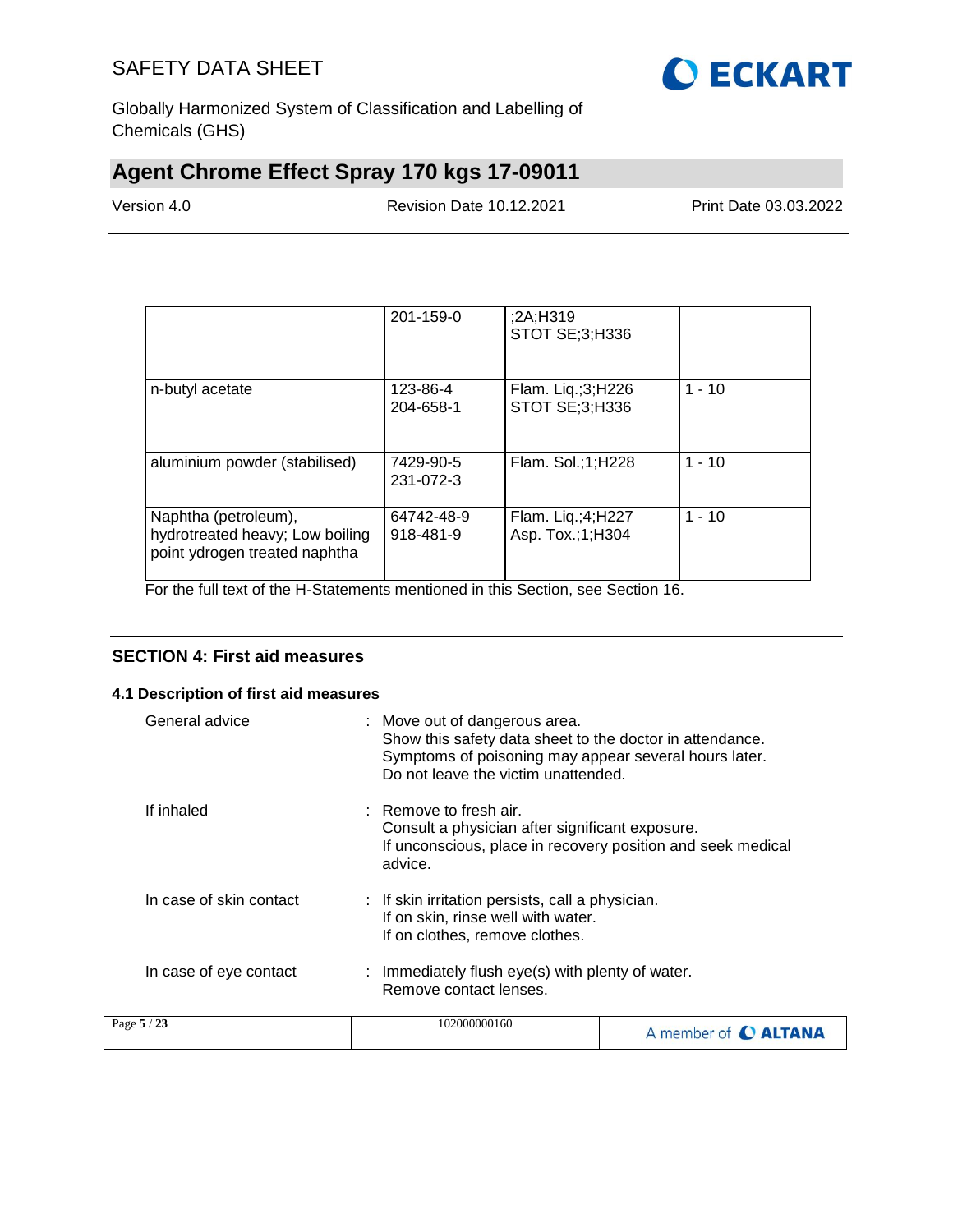

Globally Harmonized System of Classification and Labelling of Chemicals (GHS)

### **Agent Chrome Effect Spray 170 kgs 17-09011**

| Version 4.0 | <b>Revision Date 10.12.2021</b>                                                        | Print Date 03.03.2022 |
|-------------|----------------------------------------------------------------------------------------|-----------------------|
|             |                                                                                        |                       |
|             |                                                                                        |                       |
|             | Keep eye wide open while rinsing.<br>If eye irritation persists, consult a specialist. |                       |

| If swallowed | : Keep respiratory tract clear.                        |
|--------------|--------------------------------------------------------|
|              | Do NOT induce vomiting.                                |
|              | Do not give milk or alcoholic beverages.               |
|              | Never give anything by mouth to an unconscious person. |
|              | If symptoms persist, call a physician.                 |
|              | Take victim immediately to hospital.                   |

#### **4.2 Most important symptoms and effects, both acute and delayed**

This information is not available.

#### **4.3 Indication of any immediate medical attention and special treatment needed**

This information is not available.

#### **SECTION 5: Firefighting measures**

#### **5.1 Extinguishing media**

| Suitable extinguishing media                              |    | : Alcohol-resistant foam, Carbon dioxide (CO2), Dry chemical                   |
|-----------------------------------------------------------|----|--------------------------------------------------------------------------------|
| Unsuitable extinguishing<br>media                         |    | : High volume water jet                                                        |
| 5.2 Special hazards arising from the substance or mixture |    |                                                                                |
| Specific hazards during<br>firefighting                   |    | : Do not allow run-off from fire fighting to enter drains or water<br>courses. |
| <b>5.3 Advice for firefighters</b>                        |    |                                                                                |
| Special protective equipment<br>for firefighters          | ÷. | Wear self-contained breathing apparatus for firefighting if<br>necessary.      |
| Further information                                       |    | : Collect contaminated fire extinguishing water separately. This               |

|             | must not be discharged into drains. Fire residues and |                      |
|-------------|-------------------------------------------------------|----------------------|
| Page $6/23$ | 102000000160                                          | A member of C ALTANA |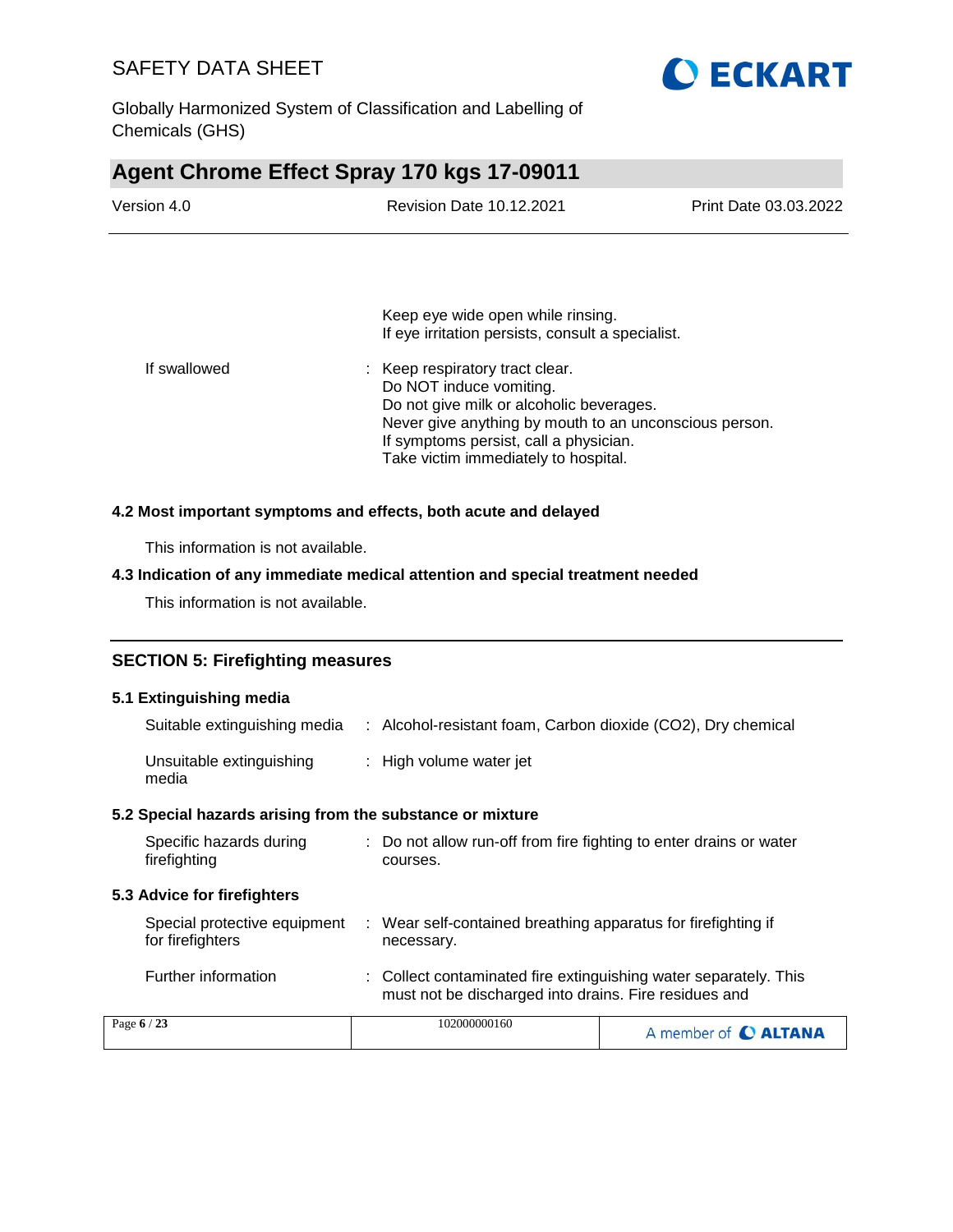

Globally Harmonized System of Classification and Labelling of Chemicals (GHS)

### **Agent Chrome Effect Spray 170 kgs 17-09011**

| Version 4.0 | <b>Revision Date 10.12.2021</b> | <b>Print Date 03.03.2022</b> |
|-------------|---------------------------------|------------------------------|
|             |                                 |                              |

contaminated fire extinguishing water must be disposed of in accordance with local regulations. For safety reasons in case of fire, cans should be stored separately in closed containments. Use extinguishing measures that are appropriate to local circumstances and the surrounding environment. Use a water spray to cool fully closed containers.

#### **SECTION 6: Accidental release measures**

#### **6.1 Personal precautions, protective equipment and emergency procedures**

| Personal precautions | : Use personal protective equipment.<br>Ensure adequate ventilation.<br>Remove all sources of ignition.<br>Evacuate personnel to safe areas.<br>Beware of vapours accumulating to form explosive |
|----------------------|--------------------------------------------------------------------------------------------------------------------------------------------------------------------------------------------------|
|                      | concentrations. Vapours can accumulate in low areas.                                                                                                                                             |

#### **6.2 Environmental precautions**

| Environmental precautions | : Prevent product from entering drains.                       |
|---------------------------|---------------------------------------------------------------|
|                           | Prevent further leakage or spillage if safe to do so.         |
|                           | If the product contaminates rivers and lakes or drains inform |
|                           | respective authorities.                                       |

#### **6.3 Methods and materials for containment and cleaning up**

| Methods for cleaning up | : Contain spillage, and then collect with non-combustible     |
|-------------------------|---------------------------------------------------------------|
|                         | absorbent material, (e.g. sand, earth, diatomaceous earth,    |
|                         | vermiculite) and place in container for disposal according to |
|                         | local / national regulations (see section 13).                |

#### **6.4 Reference to other sections**

This information is not available.

| Page 7<br>/23 | 102000000160 | A member of C ALTANA |
|---------------|--------------|----------------------|
|               |              |                      |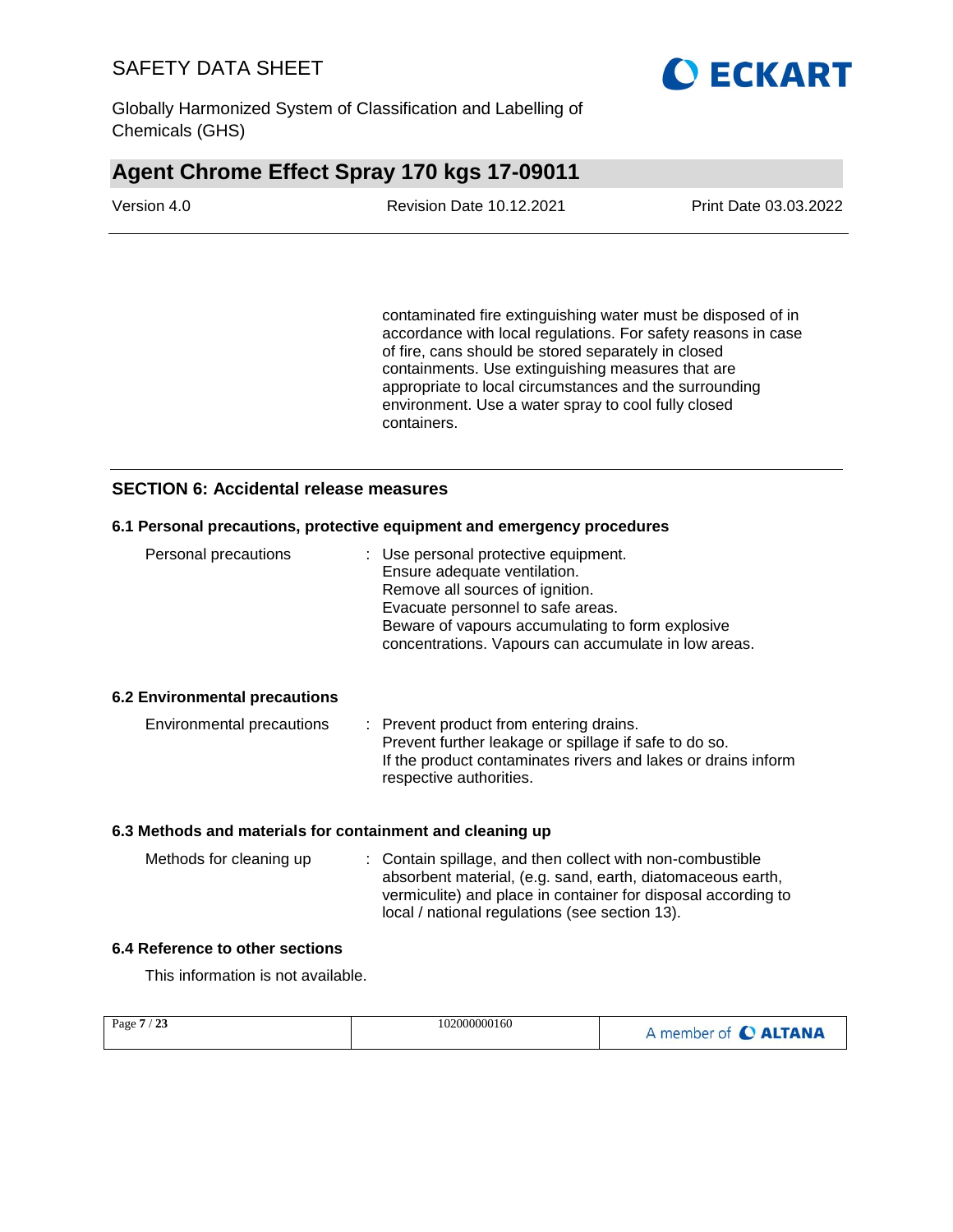Globally Harmonized System of Classification and Labelling of Chemicals (GHS)

### **Agent Chrome Effect Spray 170 kgs 17-09011**

Version 4.0 Revision Date 10.12.2021 Print Date 03.03.2022

#### **SECTION 7: Handling and storage**

#### **7.1 Precautions for safe handling**

| Advice on safe handling                                          |    | : Avoid formation of aerosol. Do not breathe vapours/dust.<br>Avoid exposure - obtain special instructions before use. Avoid<br>contact with skin and eyes. For personal protection see<br>section 8. Smoking, eating and drinking should be prohibited<br>in the application area. Take precautionary measures against<br>static discharges. Provide sufficient air exchange and/or<br>exhaust in work rooms. Open drum carefully as content may<br>be under pressure. Dispose of rinse water in accordance with<br>local and national regulations. |
|------------------------------------------------------------------|----|------------------------------------------------------------------------------------------------------------------------------------------------------------------------------------------------------------------------------------------------------------------------------------------------------------------------------------------------------------------------------------------------------------------------------------------------------------------------------------------------------------------------------------------------------|
| Advice on protection against<br>fire and explosion               | ÷. | Do not spray on a naked flame or any incandescent material.<br>Take necessary action to avoid static electricity discharge<br>(which might cause ignition of organic vapours). Use only<br>explosion-proof equipment. Keep away from open flames, hot<br>surfaces and sources of ignition.                                                                                                                                                                                                                                                           |
| Hygiene measures                                                 |    | : When using do not eat or drink. When using do not smoke.<br>Wash hands before breaks and at the end of workday.                                                                                                                                                                                                                                                                                                                                                                                                                                    |
| 7.2 Conditions for safe storage, including any incompatibilities |    |                                                                                                                                                                                                                                                                                                                                                                                                                                                                                                                                                      |
| Requirements for storage<br>areas and containers                 | ÷. | No smoking. Keep container tightly closed in a dry and well-<br>ventilated place. Containers which are opened must be<br>carefully resealed and kept upright to prevent leakage.<br>Observe label precautions. Electrical installations / working<br>materials must comply with the technological safety<br>standards.                                                                                                                                                                                                                               |

# **7.3 Specific end use(s)**

This information is not available.

| Page 8 / 23 | 102000000160 | A member of C ALTANA |
|-------------|--------------|----------------------|
|             |              |                      |

Other data : No decomposition if stored and applied as directed.

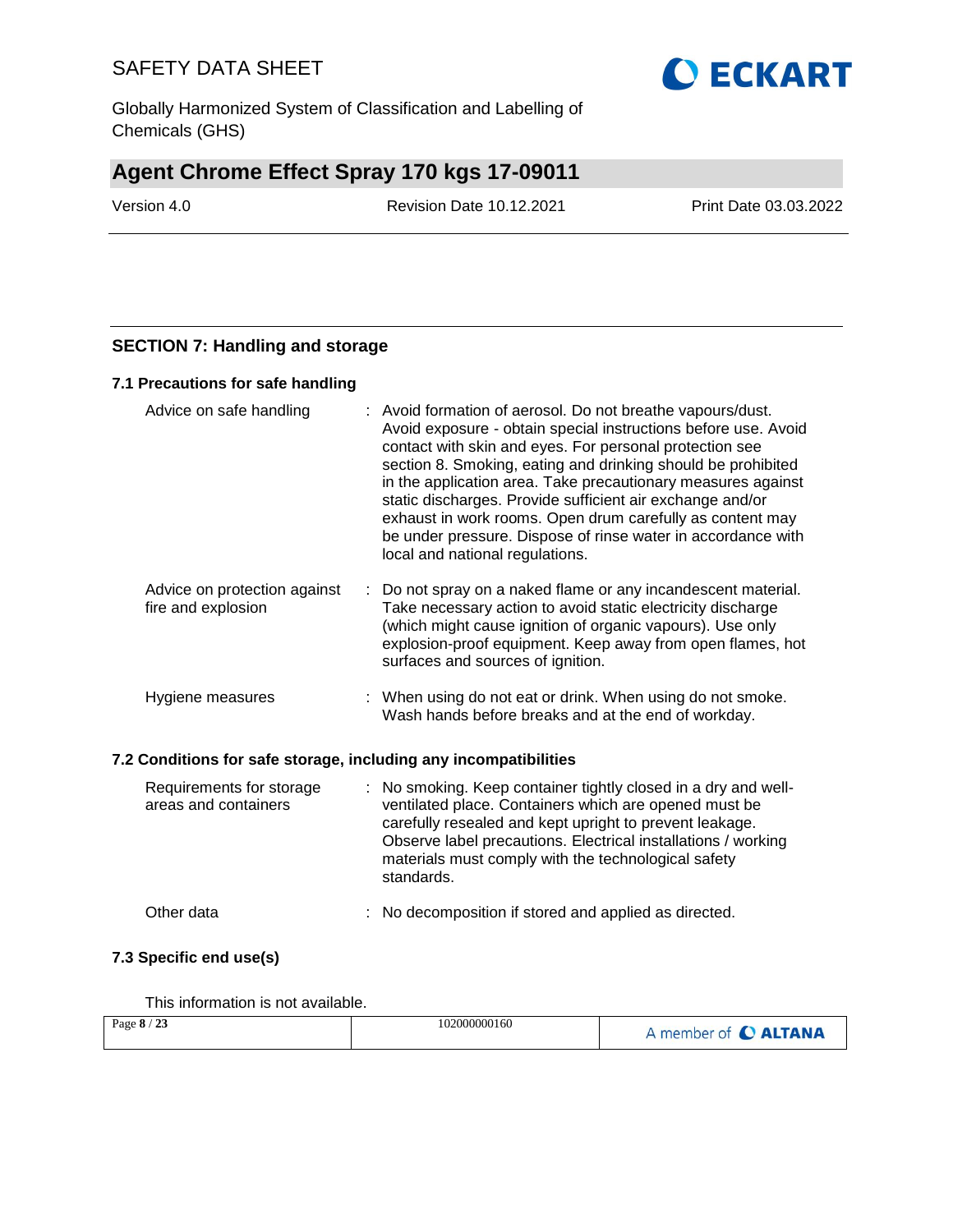

Globally Harmonized System of Classification and Labelling of Chemicals (GHS)

# **Agent Chrome Effect Spray 170 kgs 17-09011**

Version 4.0 Revision Date 10.12.2021 Print Date 03.03.2022

#### **SECTION 8: Exposure controls/personal protection**

#### **8.1 Control parameters**

#### **Germany:**

| Components                                        | CAS-No.        | Value type<br>(Form of<br>exposure)                                                                                                                                                                                                                                                                                                                                                      | Control<br>parameters  | Update      | Basis      |
|---------------------------------------------------|----------------|------------------------------------------------------------------------------------------------------------------------------------------------------------------------------------------------------------------------------------------------------------------------------------------------------------------------------------------------------------------------------------------|------------------------|-------------|------------|
| acetone                                           | 67-64-1        | <b>TWA</b>                                                                                                                                                                                                                                                                                                                                                                               | 500 ppm<br>1 210 mg/m3 | 2000-06-16  | 2000/39/EC |
| Further information                               |                | Indicative                                                                                                                                                                                                                                                                                                                                                                               |                        |             |            |
| acetone                                           | 67-64-1        | <b>AGW</b><br>2015-03-02<br>500 ppm<br>1 200 mg/m3                                                                                                                                                                                                                                                                                                                                       |                        | DE TRGS 900 |            |
| Peak-limit: excursion<br>factor (category)        |                | 2; (1)                                                                                                                                                                                                                                                                                                                                                                                   |                        |             |            |
| Further information                               |                | Commission for dangerous substances Senate commission for the<br>review of compounds at the work place dangerous for the health<br>(MAK-commission). European Union (The EU has established a<br>limit value: deviations in value and peak limit are possible) When<br>there is compliance with the OEL and biological tolerance values,<br>there is no risk of harming the unborn child |                        |             |            |
| Solvent<br>naphtha<br>(petroleum),<br>light arom. | 64742-95-<br>6 | <b>AGW</b><br>100 mg/m3<br>2009-02-16                                                                                                                                                                                                                                                                                                                                                    |                        | DE TRGS 900 |            |
| Peak-limit: excursion<br>factor (category)        |                | 2; (II)                                                                                                                                                                                                                                                                                                                                                                                  |                        |             |            |
| Further information                               |                | Group exposure limit for hydrocarbon solvent<br>mixturesCommission for dangerous substancesSee also No. 2.9<br>of the TRGS 900                                                                                                                                                                                                                                                           |                        |             |            |
| xylene                                            | 1330-20-7      | <b>TWA</b>                                                                                                                                                                                                                                                                                                                                                                               | 50 ppm<br>221 mg/m3    | 2000-06-16  | 2000/39/EC |

| /23<br>Page $9/$ | 102000000160 | A member of C ALTANA |
|------------------|--------------|----------------------|
|------------------|--------------|----------------------|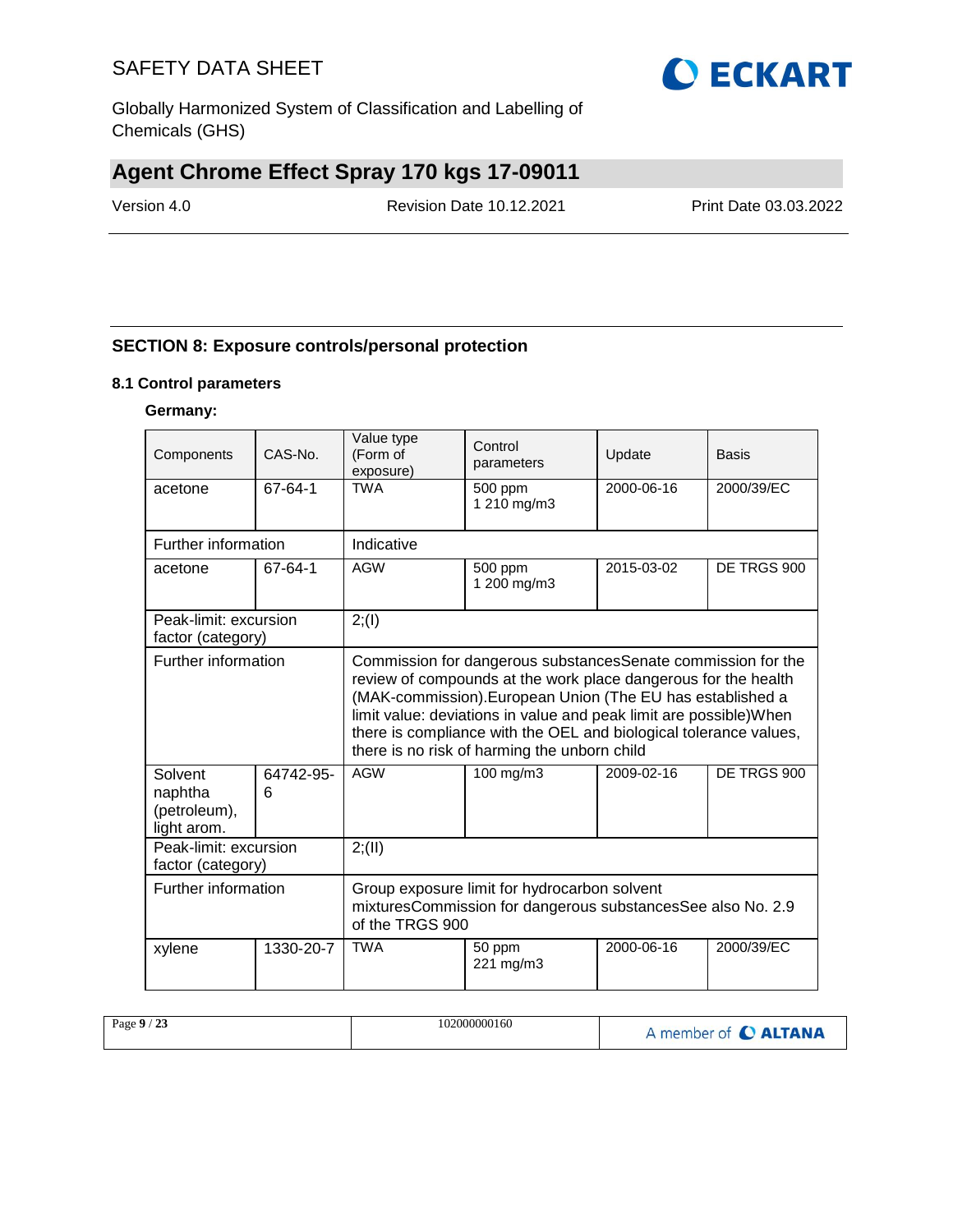

Globally Harmonized System of Classification and Labelling of Chemicals (GHS)

# **Agent Chrome Effect Spray 170 kgs 17-09011**

Version 4.0 Revision Date 10.12.2021 Print Date 03.03.2022

| Further information                        |           | Identifies the possibility of significant uptake through the<br>skinIndicative |                                                                                                                                                                                                                                                                                                                                                                    |            |             |  |
|--------------------------------------------|-----------|--------------------------------------------------------------------------------|--------------------------------------------------------------------------------------------------------------------------------------------------------------------------------------------------------------------------------------------------------------------------------------------------------------------------------------------------------------------|------------|-------------|--|
| xylene                                     | 1330-20-7 | <b>STEL</b>                                                                    | 100 ppm<br>2000-06-16<br>442 mg/m3                                                                                                                                                                                                                                                                                                                                 |            | 2000/39/EC  |  |
| Further information                        |           | skinIndicative                                                                 | Identifies the possibility of significant uptake through the                                                                                                                                                                                                                                                                                                       |            |             |  |
| xylene                                     | 1330-20-7 | <b>AGW</b>                                                                     | $\overline{50}$ ppm<br>2020-10-02<br>220 mg/m3                                                                                                                                                                                                                                                                                                                     |            | DE TRGS 900 |  |
| Peak-limit: excursion<br>factor (category) |           | 2; (II)                                                                        |                                                                                                                                                                                                                                                                                                                                                                    |            |             |  |
| Further information                        |           | Skin absorption                                                                |                                                                                                                                                                                                                                                                                                                                                                    |            |             |  |
| butanone                                   | 78-93-3   | <b>STEL</b>                                                                    | 2000-06-16<br>300 ppm<br>900 mg/m3                                                                                                                                                                                                                                                                                                                                 |            | 2000/39/EC  |  |
| Further information                        |           | Indicative                                                                     |                                                                                                                                                                                                                                                                                                                                                                    |            |             |  |
| butanone                                   | 78-93-3   | <b>TWA</b>                                                                     | 200 ppm<br>2000-06-16<br>600 mg/m3                                                                                                                                                                                                                                                                                                                                 |            | 2000/39/EC  |  |
| Further information                        |           | Indicative                                                                     |                                                                                                                                                                                                                                                                                                                                                                    |            |             |  |
| butanone                                   | 78-93-3   | <b>AGW</b>                                                                     | 200 ppm<br>600 mg/m3                                                                                                                                                                                                                                                                                                                                               | 2010-08-04 | DE TRGS 900 |  |
| Peak-limit: excursion<br>factor (category) |           | 1; (1)                                                                         |                                                                                                                                                                                                                                                                                                                                                                    |            |             |  |
| Further information                        |           |                                                                                | Senate commission for the review of compounds at the work<br>place dangerous for the health (MAK-commission). European<br>Union (The EU has established a limit value: deviations in value<br>and peak limit are possible)Skin absorptionWhen there is<br>compliance with the OEL and biological tolerance values, there is<br>no risk of harming the unborn child |            |             |  |
| n-butyl<br>acetate                         | 123-86-4  | <b>AGW</b>                                                                     | 62 ppm<br>300 mg/m3                                                                                                                                                                                                                                                                                                                                                | 2012-09-13 | DE TRGS 900 |  |
| Peak-limit: excursion                      |           | 2; (1)                                                                         |                                                                                                                                                                                                                                                                                                                                                                    |            |             |  |

| Page $10/23$ | 102000000160 | A member of C ALTANA |
|--------------|--------------|----------------------|
|--------------|--------------|----------------------|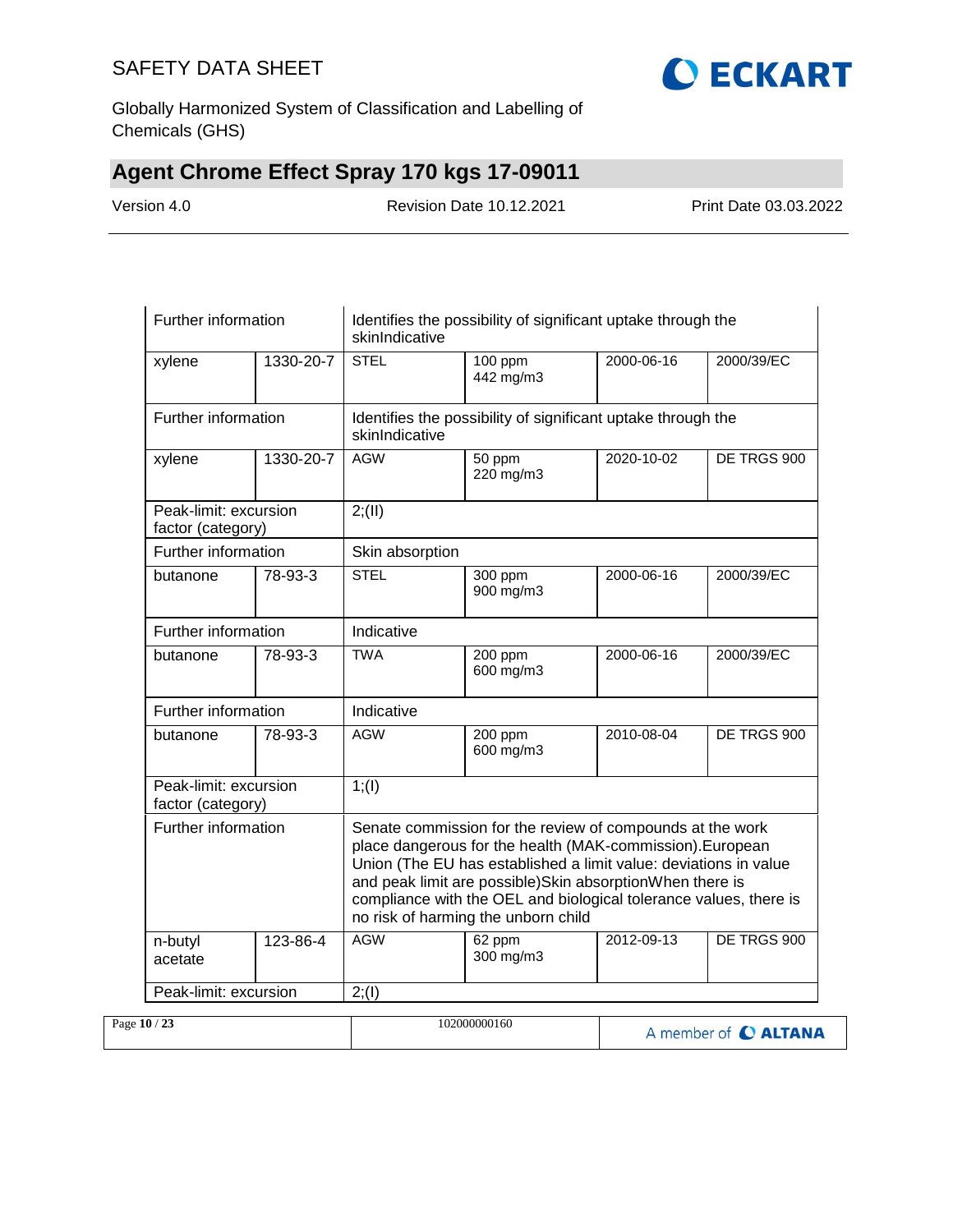

Globally Harmonized System of Classification and Labelling of Chemicals (GHS)

# **Agent Chrome Effect Spray 170 kgs 17-09011**

Version 4.0 Revision Date 10.12.2021 Print Date 03.03.2022

| Further information                                                                                          |           | Commission for dangerous substancesWhen there is compliance<br>with the OEL and biological tolerance values, there is no risk of<br>harming the unborn child |                                    |            |              |
|--------------------------------------------------------------------------------------------------------------|-----------|--------------------------------------------------------------------------------------------------------------------------------------------------------------|------------------------------------|------------|--------------|
| n-butyl<br>acetate                                                                                           | 123-86-4  | <b>STEL</b>                                                                                                                                                  | 150 ppm<br>2019-10-31<br>723 mg/m3 |            | 2019/1831/EU |
| Further information                                                                                          |           | Indicative                                                                                                                                                   |                                    |            |              |
| n-butyl<br>acetate                                                                                           | 123-86-4  | <b>TWA</b>                                                                                                                                                   | 2019-10-31<br>50 ppm<br>241 mg/m3  |            | 2019/1831/EU |
| Further information                                                                                          |           | Indicative                                                                                                                                                   |                                    |            |              |
| aluminium<br>powder<br>(stabilised)                                                                          | 7429-90-5 | <b>AGW</b> (Inhalable<br>fraction)                                                                                                                           | $10$ mg/m $3$                      | 2014-04-02 | DE TRGS 900  |
| Peak-limit: excursion<br>factor (category)                                                                   |           | 2; (II)                                                                                                                                                      |                                    |            |              |
| aluminium<br>powder<br>(stabilised)                                                                          | 7429-90-5 | AGW (Alveolate<br>fraction)                                                                                                                                  | 1,25 mg/m3                         | 2014-04-02 | DE TRGS 900  |
| Peak-limit: excursion<br>factor (category)                                                                   |           | 2; (II)                                                                                                                                                      |                                    |            |              |
| Naphtha<br>(petroleum),<br>9<br>hydrotreated<br>heavy; Low<br>boiling point<br>ydrogen<br>treated<br>naphtha | 64742-48- | <b>AGW</b>                                                                                                                                                   | 1 500 mg/m3                        | 2009-02-16 | DE TRGS 900  |
| Peak-limit: excursion<br>factor (category)                                                                   |           | 2; (II)                                                                                                                                                      |                                    |            |              |
| Further information                                                                                          |           | Group exposure limit for hydrocarbon solvent<br>mixturesCommission for dangerous substancesSee also No. 2.9<br>of the TRGS 900                               |                                    |            |              |
| Naphtha<br>(petroleum),<br>9                                                                                 | 64742-48- | <b>AGW</b>                                                                                                                                                   | 300 mg/m3                          | 2017-11-30 | DE TRGS 900  |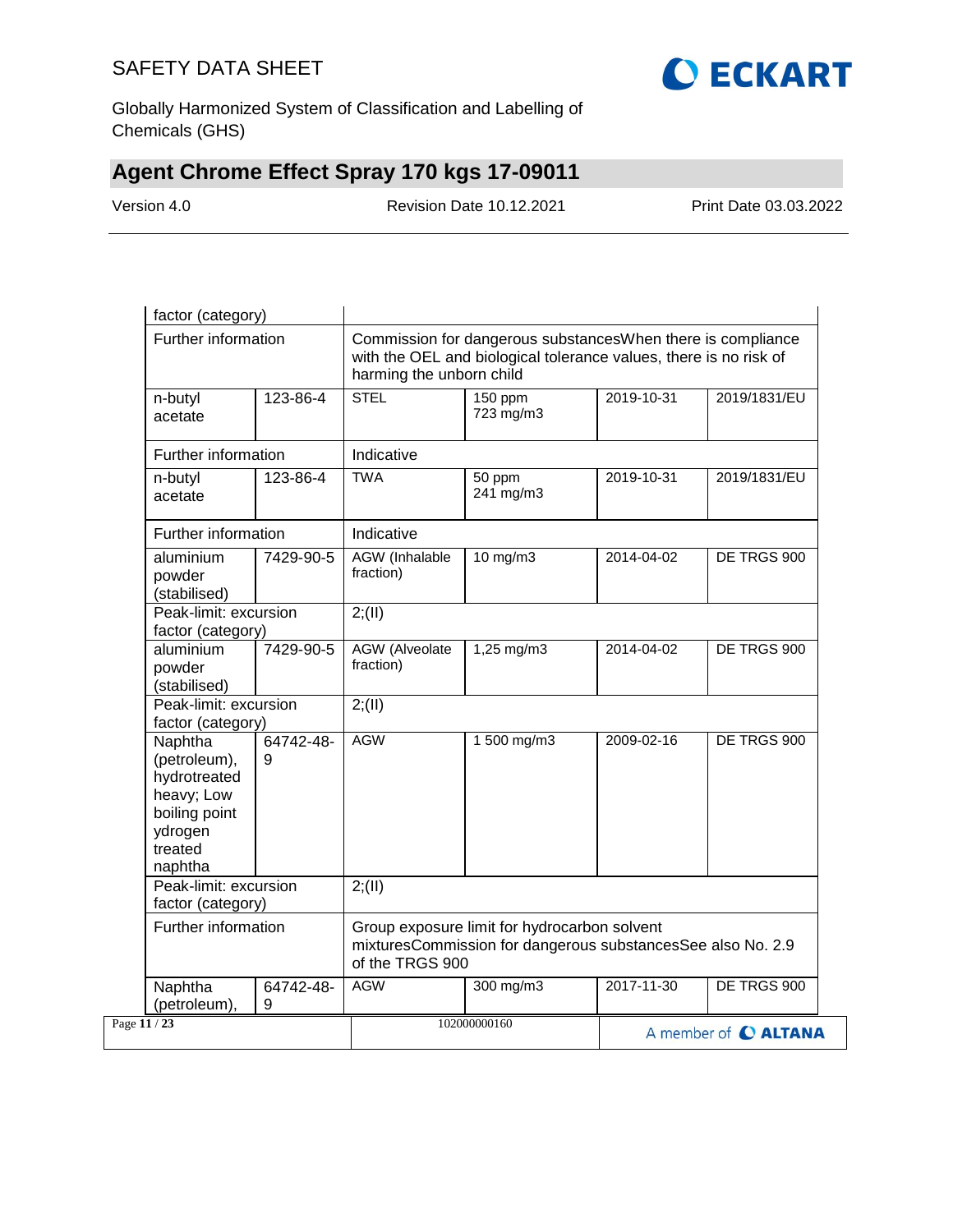

Globally Harmonized System of Classification and Labelling of Chemicals (GHS)

# **Agent Chrome Effect Spray 170 kgs 17-09011**

Version 4.0 Revision Date 10.12.2021 Print Date 03.03.2022

| hydrotreated<br>heavy; Low<br>boiling point<br>ydrogen<br>treated<br>naphtha                                                                          |  |         |  |  |
|-------------------------------------------------------------------------------------------------------------------------------------------------------|--|---------|--|--|
| Peak-limit: excursion<br>factor (category)                                                                                                            |  | 2; (II) |  |  |
| Further information<br>Group exposure limit for hydrocarbon solvent<br>mixturesCommission for dangerous substancesSee also No. 2.9<br>of the TRGS 900 |  |         |  |  |

#### **8.2 Exposure controls**

|                              | Personal protective equipment                                                                                     |  |  |  |  |
|------------------------------|-------------------------------------------------------------------------------------------------------------------|--|--|--|--|
| Eye protection               | Tightly fitting safety goggles<br>Wear face-shield and protective suit for abnormal processing<br>problems.       |  |  |  |  |
| Hand protection              |                                                                                                                   |  |  |  |  |
| <b>Remarks</b><br>÷.         | The suitability for a specific workplace should be discussed<br>with the producers of the protective gloves.      |  |  |  |  |
| Skin and body protection     | : Impervious clothing                                                                                             |  |  |  |  |
|                              | Choose body protection according to the amount and<br>concentration of the dangerous substance at the work place. |  |  |  |  |
| Respiratory protection<br>÷. | In the case of vapour formation use a respirator with an<br>approved filter.                                      |  |  |  |  |

# **Environmental exposure controls**

: Prevent product from entering drains.

| $\sim$<br>Page 12<br>-23 | 102000000160 | member of C ALTANA |
|--------------------------|--------------|--------------------|
|--------------------------|--------------|--------------------|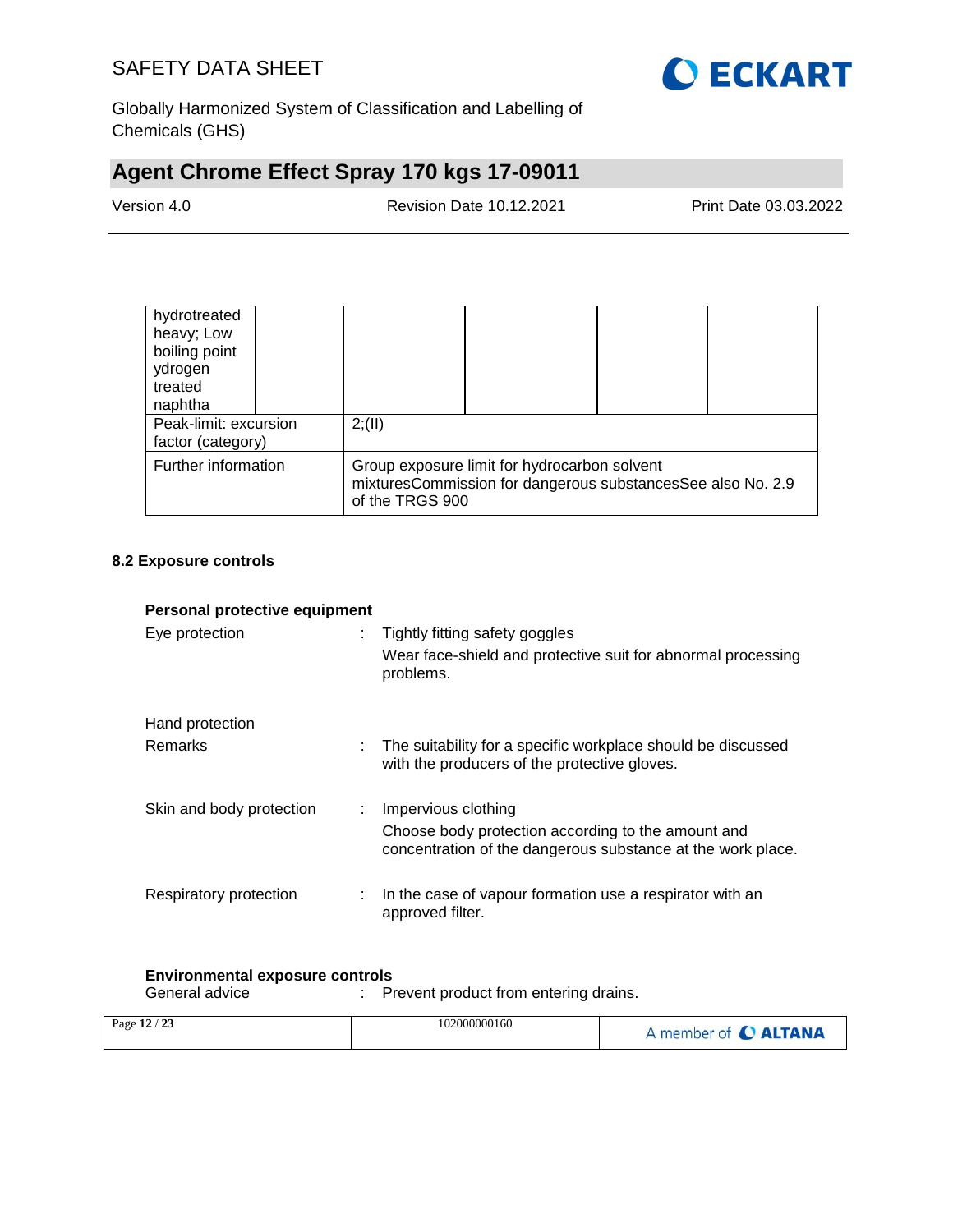Globally Harmonized System of Classification and Labelling of Chemicals (GHS)

## **Agent Chrome Effect Spray 170 kgs 17-09011**

| Version 4.0 | <b>Revision Date 10.12.2021</b> | Print Date 03.03.2022 |
|-------------|---------------------------------|-----------------------|
|             |                                 |                       |

Prevent further leakage or spillage if safe to do so. If the product contaminates rivers and lakes or drains inform respective authorities.

#### **SECTION 9: Physical and chemical properties**

#### **9.1 Information on basic physical and chemical properties**

| Appearance                   | liquid                                      |  |
|------------------------------|---------------------------------------------|--|
| Colour                       | silver<br>÷.                                |  |
| Odour                        | characteristic                              |  |
| pH                           | substance/mixture is non-soluble (in water) |  |
| Freezing point               | No data available                           |  |
| Boiling point/boiling range  | 55 °C                                       |  |
| Flash point                  | $-19 °C$<br>÷.                              |  |
|                              |                                             |  |
| <b>Bulk density</b>          | No data available                           |  |
| Flammability (solid, gas)    | No data available                           |  |
| Auto-flammability            | No data available                           |  |
| Upper explosion limit        | No data available                           |  |
| Lower explosion limit        | No data available                           |  |
| Vapour pressure              | No data available                           |  |
| Density                      | ca. 0,86 g/cm3                              |  |
| Solubility(ies)              |                                             |  |
| Water solubility             | partly miscible<br>÷.                       |  |
| Miscibility with water       | immiscible                                  |  |
| Solubility in other solvents | No data available                           |  |
|                              |                                             |  |

| Page $13/23$ | 102000000160 | A member of C ALTANA |
|--------------|--------------|----------------------|
|              |              |                      |

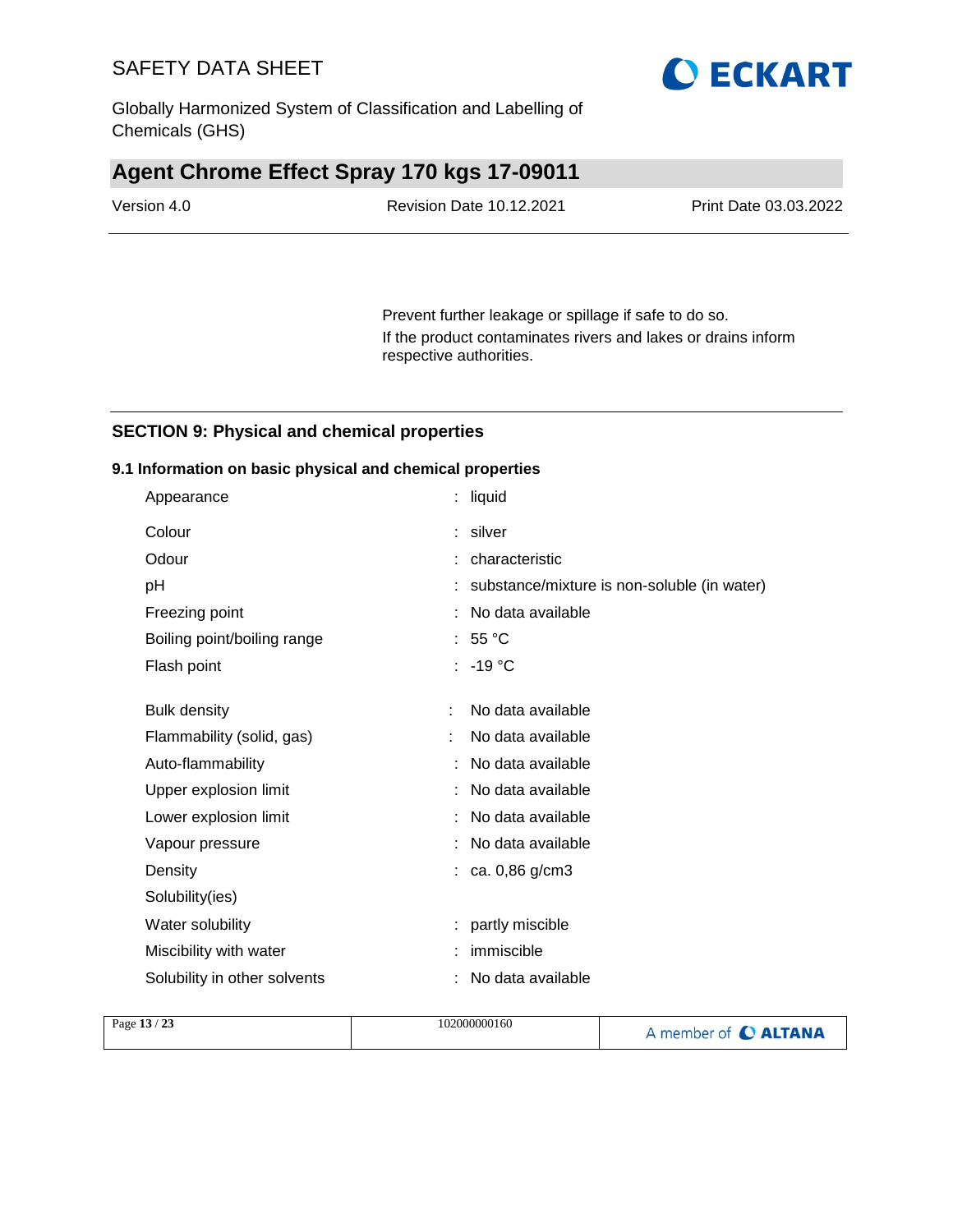

### **Agent Chrome Effect Spray 170 kgs 17-09011**

| Version 4.0 | <b>Revision Date 10.12.2021</b> | Print Date 03.03.2022 |
|-------------|---------------------------------|-----------------------|
|             |                                 |                       |

| Partition coefficient: n-octanol/water | : No data available                                              |
|----------------------------------------|------------------------------------------------------------------|
| Ignition temperature                   | : No data available                                              |
| Thermal decomposition                  | : No data available                                              |
| Viscosity, dynamic                     | : No data available                                              |
| Viscosity, kinematic                   | : No data available                                              |
| Flow time                              | : 10 - 12 s at 20 °C<br>Cross section: 4 mm<br>Method: DIN 53211 |

#### **9.2 Other information**

No data available

#### **SECTION 10: Stability and reactivity**

#### **10.1 Reactivity**

No decomposition if stored and applied as directed.

#### **10.2 Chemical stability**

No decomposition if stored and applied as directed.

#### **10.3 Possibility of hazardous reactions**

| Hazardous reactions | : No decomposition if stored and applied as directed. |
|---------------------|-------------------------------------------------------|
|                     | Vapours may form explosive mixture with air.          |

#### **10.4 Conditions to avoid**

Conditions to avoid : Heat, flames and sparks.

#### **10.5 Incompatible materials**

| Materials to avoid | No data available |                      |
|--------------------|-------------------|----------------------|
| Page 14 / 23       | 102000000160      | A member of C ALTANA |

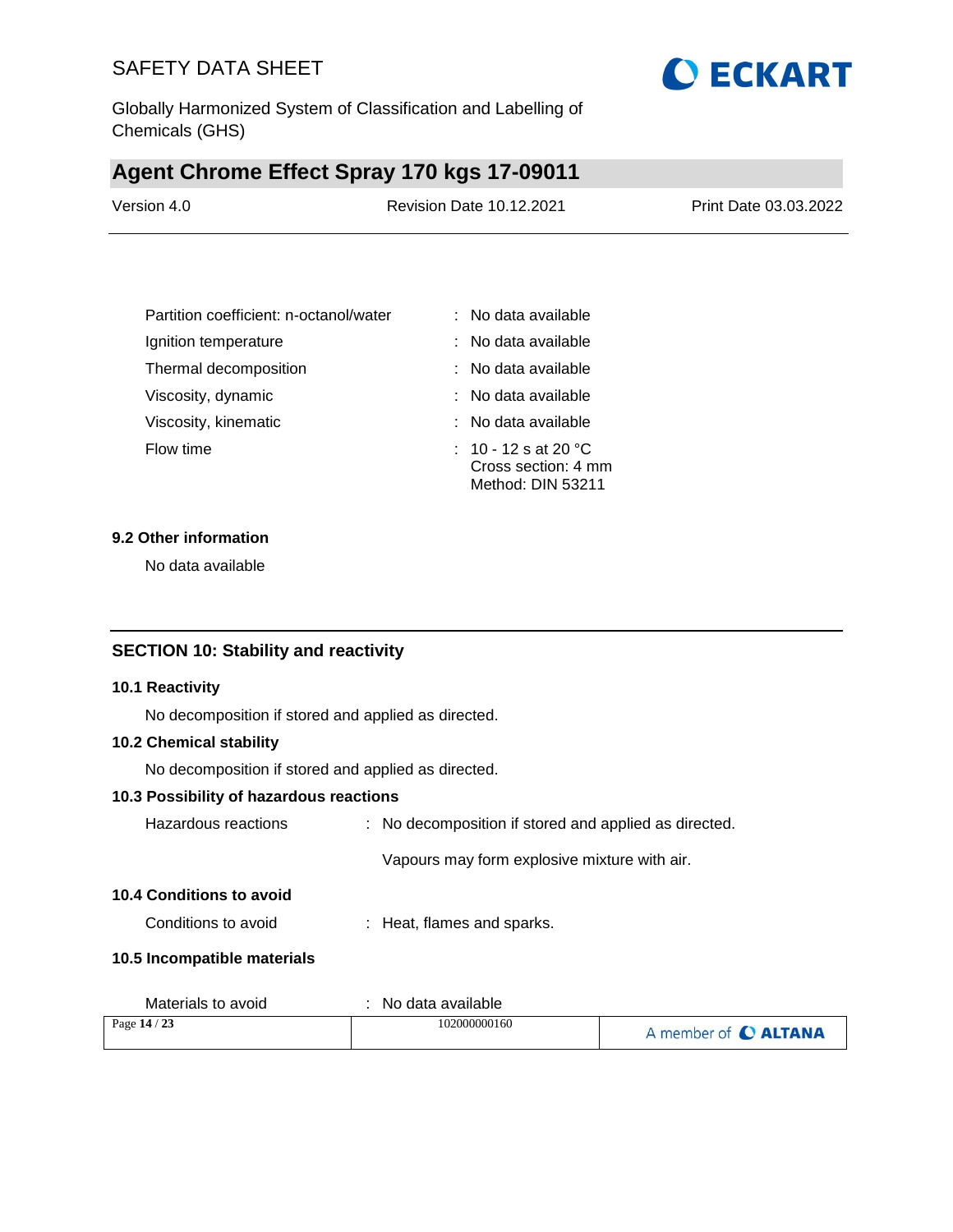Globally Harmonized System of Classification and Labelling of Chemicals (GHS)

# **Agent Chrome Effect Spray 170 kgs 17-09011**

| Version 4.0                                  | Revision Date 10.12.2021           | Print Date 03.03.2022 |
|----------------------------------------------|------------------------------------|-----------------------|
|                                              |                                    |                       |
| 10.6 Hazardous decomposition products        |                                    |                       |
| Other information                            | : No data available                |                       |
| <b>SECTION 11: Toxicological information</b> |                                    |                       |
| 11.1 Information on toxicological effects    |                                    |                       |
| <b>Acute toxicity</b>                        |                                    |                       |
| <b>Components:</b>                           |                                    |                       |
| acetone:<br>Acute oral toxicity              | : LD50 Rabbit: 4 700 - 5 800 mg/kg |                       |
|                                              | Mouse: 3 000 mg/kg                 |                       |
|                                              | Rat: 9 800 mg/kg                   |                       |
| Acute inhalation toxicity                    | : LC50 Rat: 76 mg/l                |                       |
|                                              | Exposure time: 4 h                 |                       |
|                                              | Test atmosphere: vapour            |                       |
| Acute dermal toxicity                        | : LD50 Rabbit: > 2 000 mg/kg       |                       |
|                                              |                                    |                       |

**O ECKART** 

# **Solvent naphtha (petroleum), light arom. :**<br>Acute oral toxicity : LD50 Rat:

 $\frac{M}{2}$ : LD50 Rat: 3 492 mg/kg

| Page $15/$<br>23 | 102000000160 | A member of C ALTANA |
|------------------|--------------|----------------------|
|------------------|--------------|----------------------|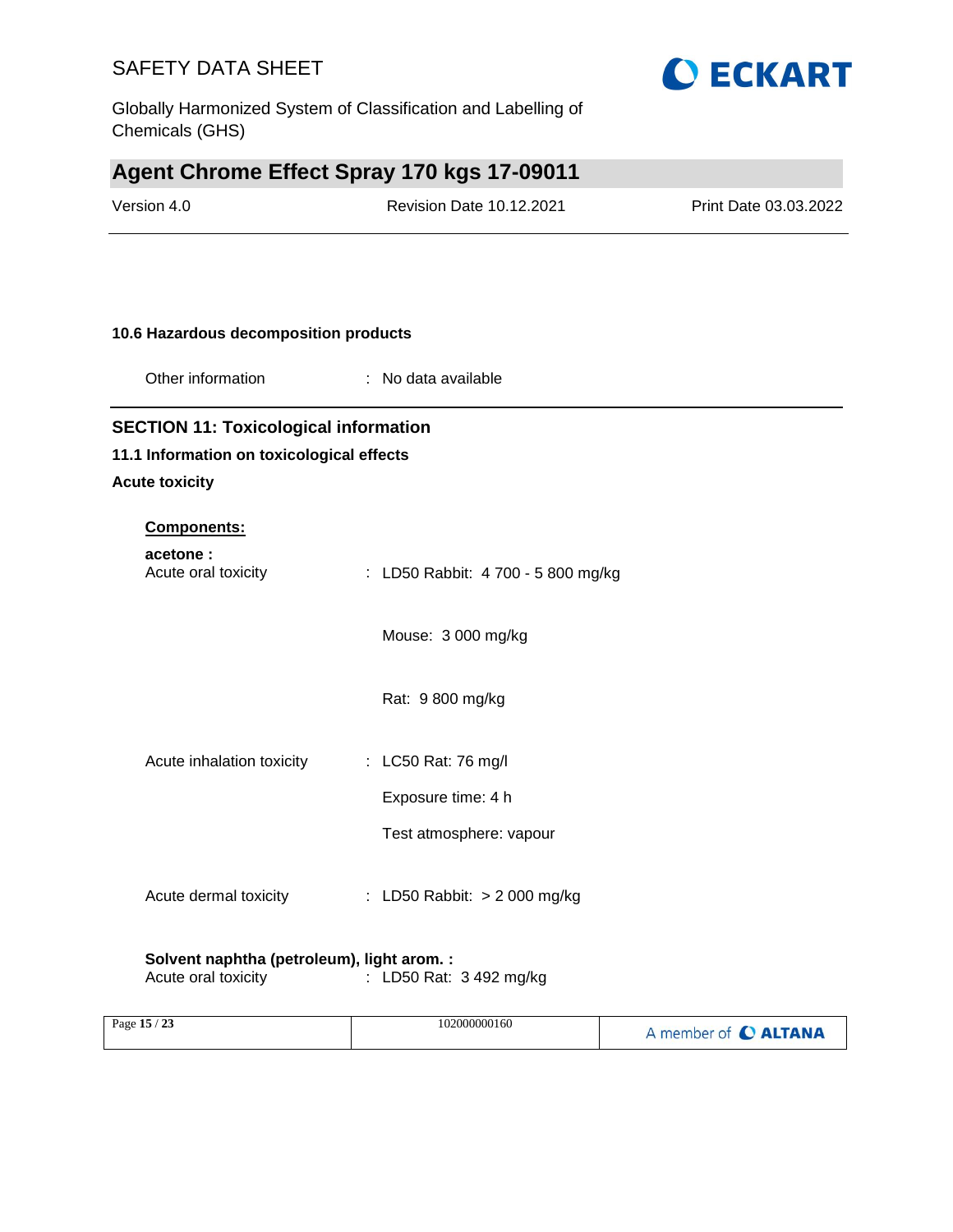Globally Harmonized System of Classification and Labelling of Chemicals (GHS)



# **Agent Chrome Effect Spray 170 kgs 17-09011**

| Version 4.0                           | <b>Revision Date 10.12.2021</b>                                                                                                                                                   | Print Date 03.03.2022 |
|---------------------------------------|-----------------------------------------------------------------------------------------------------------------------------------------------------------------------------------|-----------------------|
|                                       |                                                                                                                                                                                   |                       |
| Acute dermal toxicity                 | : LD50 Rabbit: > 3 160 mg/kg                                                                                                                                                      |                       |
| xylene :<br>Acute inhalation toxicity | : The component/mixture is moderately toxic after short term<br>inhalation.                                                                                                       |                       |
| Acute oral toxicity                   | Naphtha (petroleum), hydrotreated heavy; Low boiling point ydrogen treated naphtha :<br>: LD50 Rat: > 5 000 mg/kg                                                                 |                       |
| Acute inhalation toxicity             | : LC50 Rat: Test atmosphere: vapour<br>An LC50/inhalation/4h/rat could not be determined because<br>no mortality of rats was observed at the maximum achievable<br>concentration. |                       |
| Acute dermal toxicity                 | : LD50 Rabbit: > 5 000 mg/kg                                                                                                                                                      |                       |

#### **Skin corrosion/irritation**

#### **Product**

May cause skin irritation in susceptible persons.

#### **Serious eye damage/eye irritation**

#### **Product**

May cause irreversible eye damage.

| Page 16 / 23 | 102000000160 | A member of C ALTANA |
|--------------|--------------|----------------------|
|--------------|--------------|----------------------|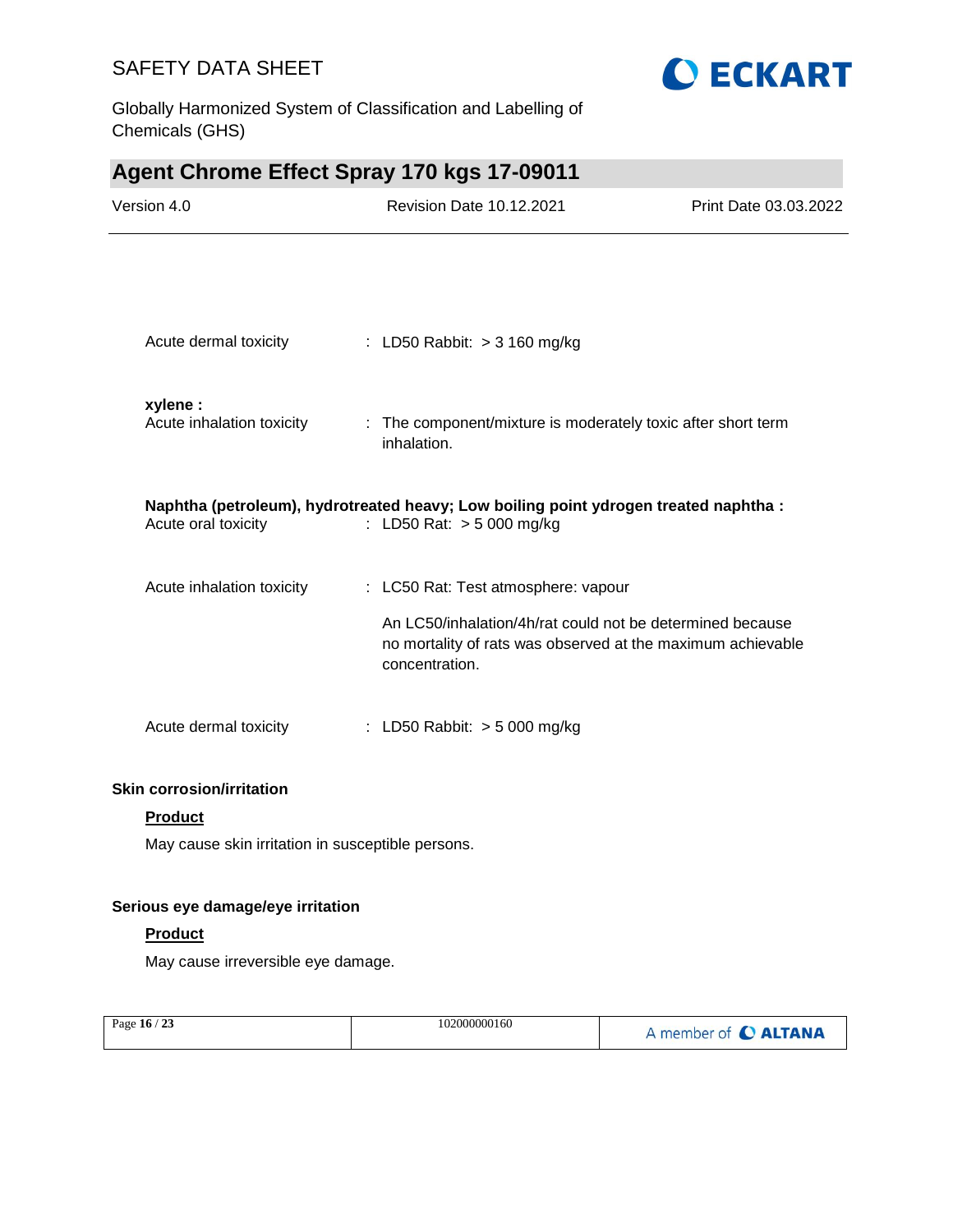

Globally Harmonized System of Classification and Labelling of Chemicals (GHS)

### **Agent Chrome Effect Spray 170 kgs 17-09011**

Version 4.0 Revision Date 10.12.2021 Print Date 03.03.2022

#### **Respiratory or skin sensitisation**

No data available

#### **Carcinogenicity**

No data available

#### **Toxicity to reproduction/fertility**

No data available

#### **Reprod.Tox./Development/Teratogenicity**

No data available

#### **STOT - single exposure**

No data available

#### **STOT - repeated exposure**

No data available

#### **Aspiration toxicity**

No data available

#### **Further information**

#### **Product**

Symptoms of overexposure may be headache, dizziness, tiredness, nausea and vomiting., Concentrations substantially above the TLV value may cause narcotic effects., Solvents may degrease the skin.

|  | Page 17 / 23 | 102000000160 | A member of C ALTANA |
|--|--------------|--------------|----------------------|
|--|--------------|--------------|----------------------|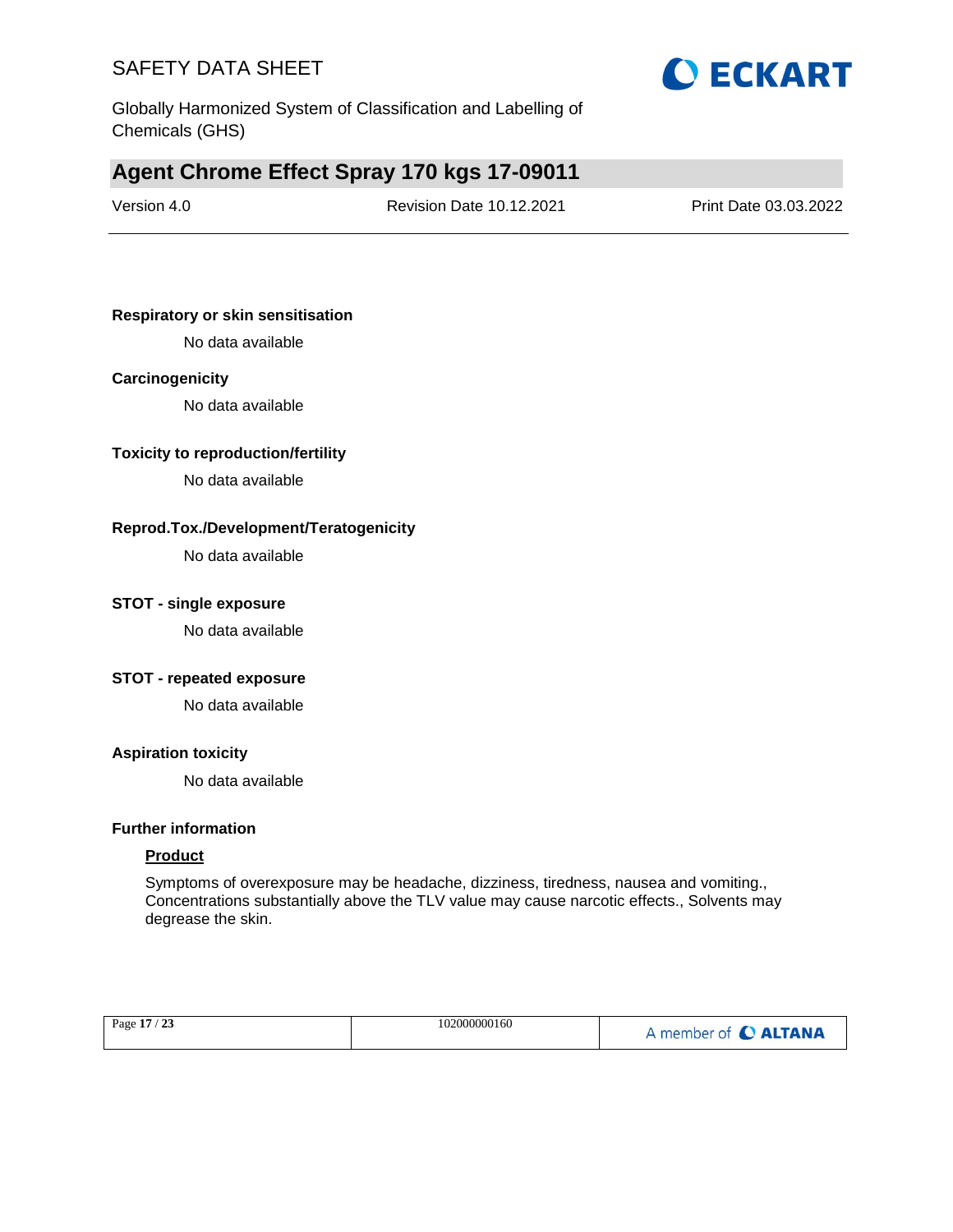Globally Harmonized System of Classification and Labelling of Chemicals (GHS)

## **Agent Chrome Effect Spray 170 kgs 17-09011**

Version 4.0 Revision Date 10.12.2021 Print Date 03.03.2022

### **SECTION 12: Ecological information**

#### **12.1 Toxicity**

| <b>Components:</b><br>acetone (67-64-1) :                     |                                                    |
|---------------------------------------------------------------|----------------------------------------------------|
| Toxicity to daphnia and other<br>aquatic invertebrates        | (Daphnia magna (Water flea)): 21 600 mg/l          |
| Solvent naphtha (petroleum), light arom. (64742-95-6) :       |                                                    |
| <b>Ecotoxicology Assessment</b>                               |                                                    |
| Long-term (chronic) aquatic<br>hazard<br>butanone (78-93-3) : | : Toxic to aquatic life with long lasting effects. |
| Toxicity to daphnia and other<br>aquatic invertebrates        | (Daphnia magna (Water flea)): 4 025 mg/l           |

#### **12.2 Persistence and degradability**

No data available

#### **12.3 Bioaccumulative potential**

No data available

#### **12.4 Mobility in soil**

No data available

#### **12.5 Results of PBT and vPvB assessment**

No data available

#### **12.6 Other adverse effects**

| Page 18 / 23 | 102000000160 | A member of C ALTANA |
|--------------|--------------|----------------------|
|--------------|--------------|----------------------|

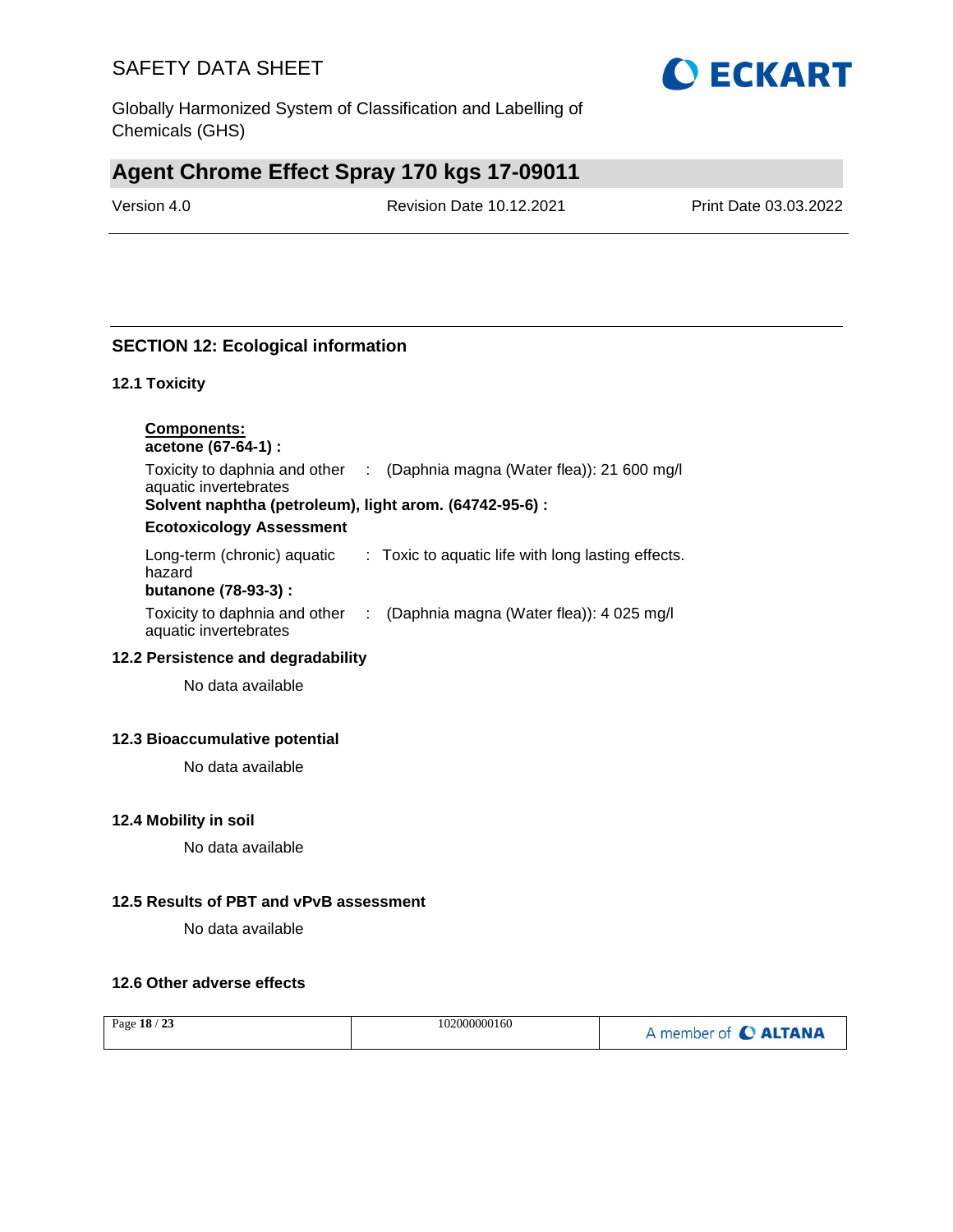Globally Harmonized System of Classification and Labelling of Chemicals (GHS)

# **Agent Chrome Effect Spray 170 kgs 17-09011**

| Version 4.0 | <b>Revision Date 10.12.2021</b> | Print Date 03.03.2022 |
|-------------|---------------------------------|-----------------------|
|             |                                 |                       |

#### **Product:**

Additional ecological information : An environmental hazard cannot be excluded in the event of unprofessional handling or disposal., Harmful to aquatic life with long lasting effects.

#### **SECTION 13: Disposal considerations**

#### **13.1 Waste treatment methods**

| Product                | : The product should not be allowed to enter drains, water<br>courses or the soil.<br>Do not contaminate ponds, waterways or ditches with<br>chemical or used container.<br>Send to a licensed waste management company. |
|------------------------|--------------------------------------------------------------------------------------------------------------------------------------------------------------------------------------------------------------------------|
| Contaminated packaging | : Empty remaining contents.<br>Dispose of as unused product.<br>Do not re-use empty containers.<br>Do not burn, or use a cutting torch on, the empty drum.                                                               |

### **SECTION 14: Transport information**

| : 1263 |
|--------|
| : 1263 |
| : 1263 |
| : 1263 |
| : 1263 |
|        |

#### **14.2 Proper shipping name**

| 23<br>102000000160<br>Page $19/$ | A member of C ALTANA |
|----------------------------------|----------------------|
|----------------------------------|----------------------|

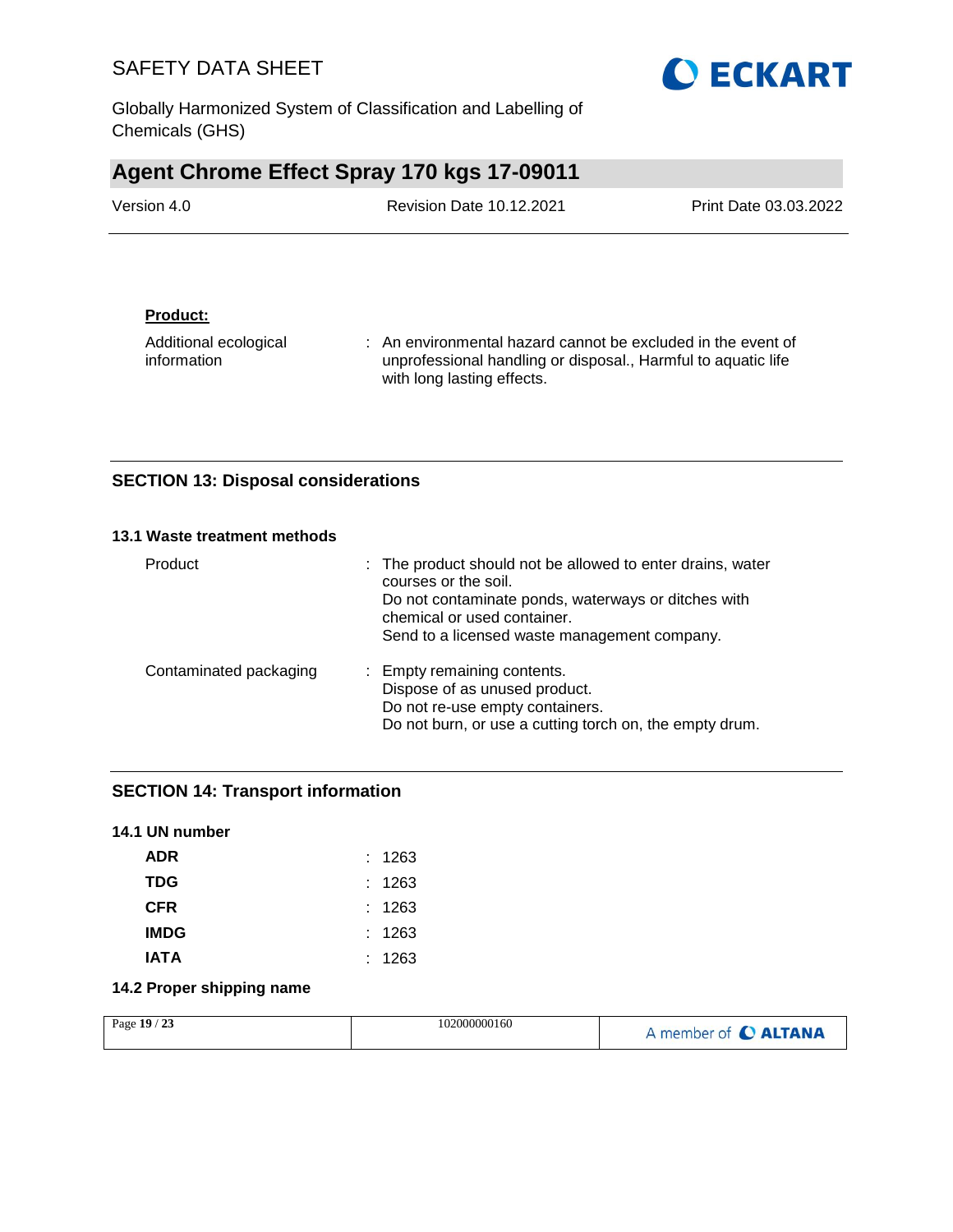

Globally Harmonized System of Classification and Labelling of Chemicals (GHS)

# **Agent Chrome Effect Spray 170 kgs 17-09011**

| Version 4.0                       | Revision Date 10.12.2021 | Print Date 03.03.2022 |
|-----------------------------------|--------------------------|-----------------------|
|                                   |                          |                       |
| <b>ADR</b>                        | : PAINT                  |                       |
| <b>TDG</b>                        | : PAINT                  |                       |
| <b>CFR</b>                        | : PAINT                  |                       |
| <b>IMDG</b>                       | : PAINT                  |                       |
| <b>IATA</b>                       | : PAINT                  |                       |
| 14.3 Transport hazard class       |                          |                       |
| <b>ADR</b>                        | : 3                      |                       |
| <b>TDG</b>                        | : 3                      |                       |
| <b>CFR</b>                        | $\therefore$ 3           |                       |
| <b>IMDG</b>                       | $\therefore$ 3           |                       |
| <b>IATA</b>                       | $\therefore$ 3           |                       |
| 14.4 Packing group                |                          |                       |
| <b>ADR</b>                        |                          |                       |
| Packaging group                   | $\div$ II                |                       |
| <b>Classification Code</b>        | $\therefore$ F1          |                       |
| Hazard Identification Number : 33 |                          |                       |
| Labels                            | $\therefore$ 3           |                       |
| Tunnel restriction code           | (D/E)                    |                       |
| <b>TDG</b>                        |                          |                       |
| Packaging group                   | $\pm$ 11                 |                       |
| Labels                            | $\therefore$ 3           |                       |
| <b>CFR</b>                        |                          |                       |
| Packaging group                   | $\pm$ 11                 |                       |
| Labels                            | $\therefore$ 3           |                       |
| <b>IMDG</b>                       |                          |                       |
| Packaging group                   | $\therefore$ $\parallel$ |                       |
|                                   |                          |                       |

| Page 20 / 23 | 102000000160 | A member of C ALTANA |
|--------------|--------------|----------------------|
|              |              |                      |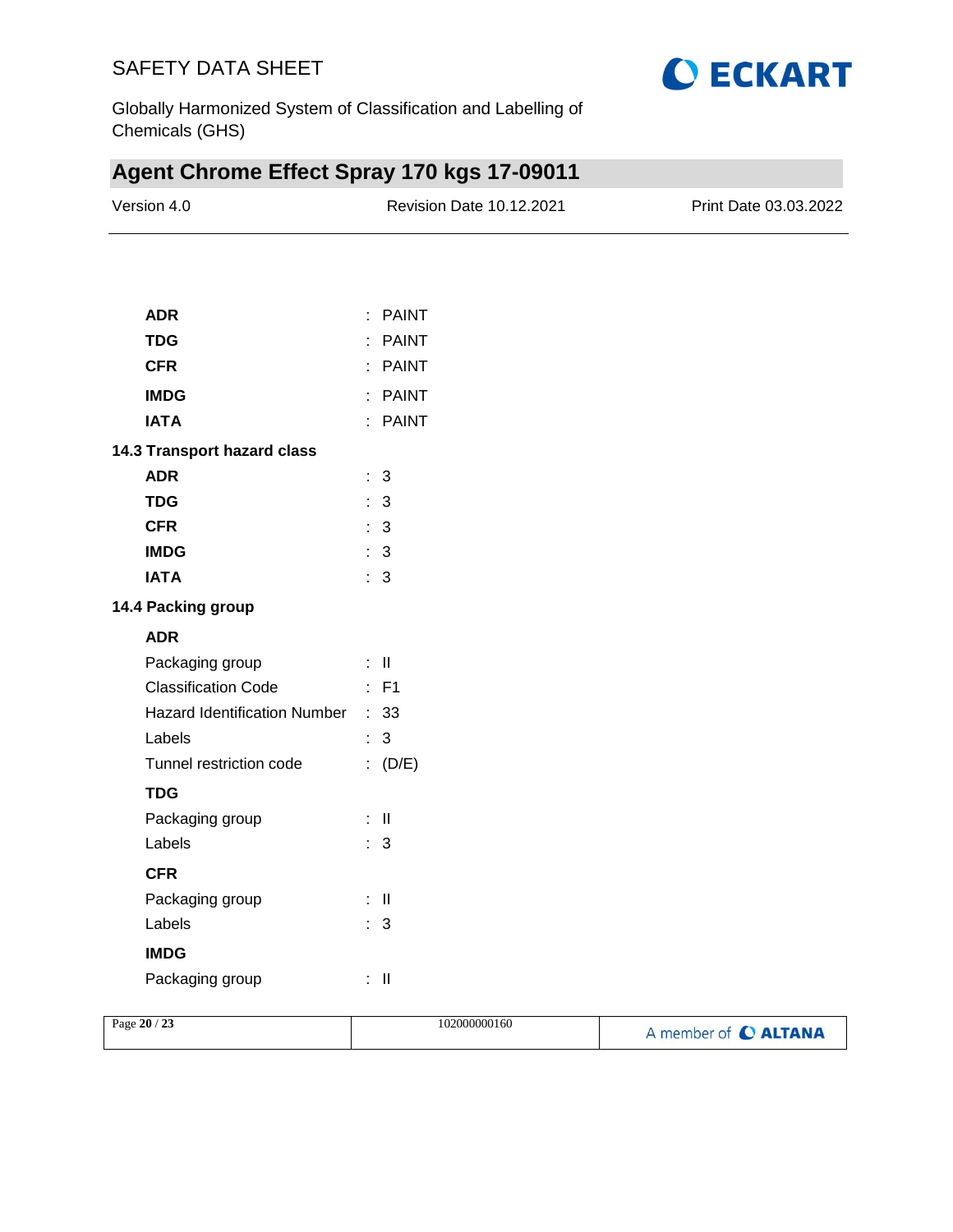

Globally Harmonized System of Classification and Labelling of Chemicals (GHS)

### **Agent Chrome Effect Spray 170 kgs 17-09011**

| Version 4.0 | <b>Revision Date 10.12.2021</b> | Print Date 03.03.2022 |
|-------------|---------------------------------|-----------------------|
|             |                                 |                       |

| Labels                                      | : 3          |
|---------------------------------------------|--------------|
| EmS Number                                  | $:$ F-E, S-E |
| IATA                                        |              |
| Packing instruction (cargo<br>aircraft)     | : 364        |
| Packing instruction<br>(passenger aircraft) | : 353        |
| Packing instruction (LQ)                    | : Y341       |
| Packaging group                             | : II         |
| Labels                                      | З            |

**14.5 Environmental hazards**

#### **14.6 Special precautions for user**

#### **14.7 Transport in bulk according to Annex II of MARPOL 73/78 and the IBC Code**

No data available

#### **SECTION 15: Regulatory information**

| 15.1 Safety, health and environmental regulations/legislation specific for the substance or mixture |              |  |                      |
|-----------------------------------------------------------------------------------------------------|--------------|--|----------------------|
| REACH - Candidate List of Substances of Very High<br>Concern for Authorisation (Article 59).        |              |  | : Not applicable     |
| Regulation (EC) No 1005/2009 on substances that<br>deplete the ozone layer                          |              |  | $:$ Not applicable   |
| Regulation (EU) 2019/1021 on persistent organic<br>pollutants (recast)                              |              |  | $:$ Not applicable   |
| Page 21 / 23                                                                                        | 102000000160 |  | A member of C ALTANA |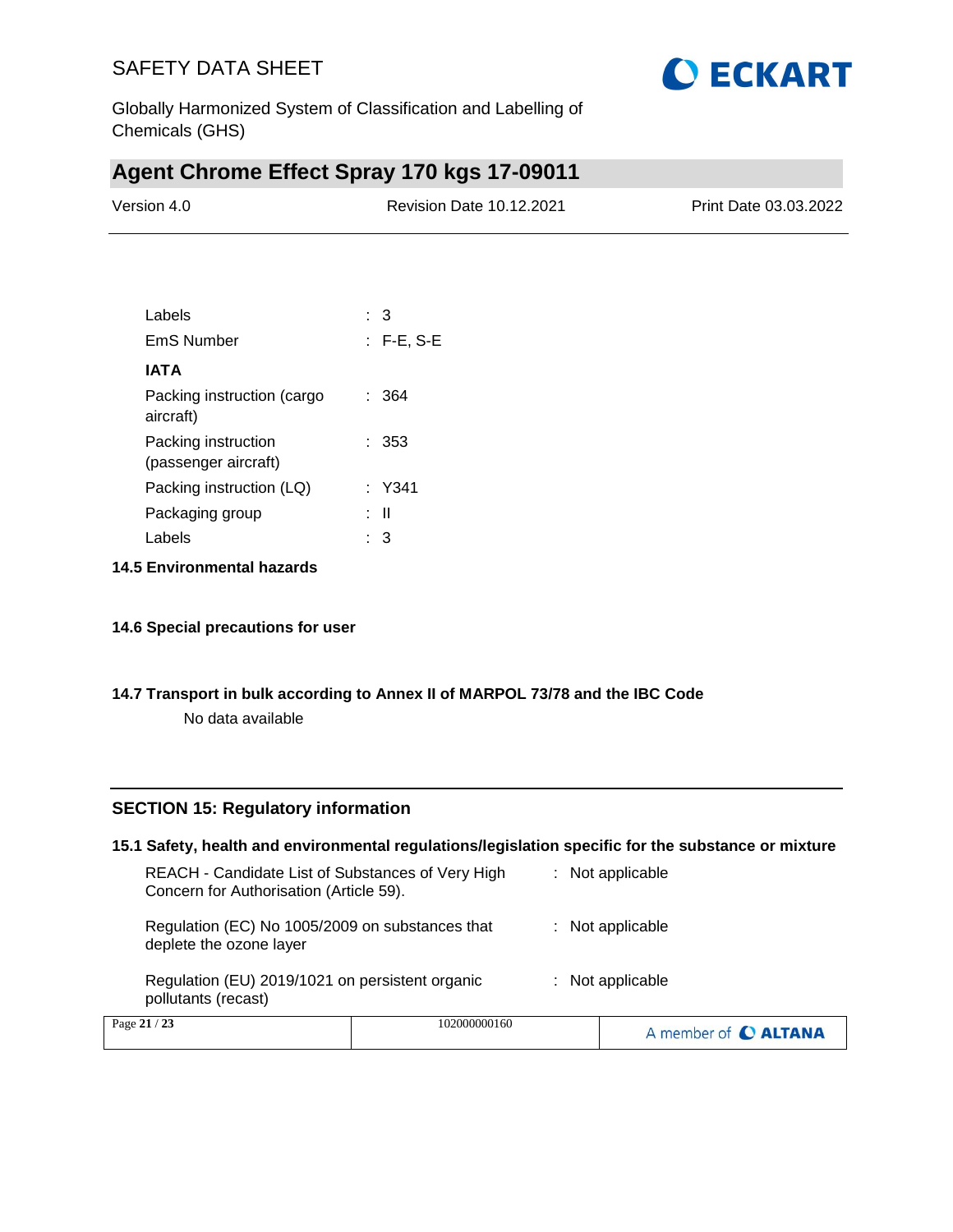Globally Harmonized System of Classification and Labelling of Chemicals (GHS)

# **Agent Chrome Effect Spray 170 kgs 17-09011**

| Version 4.0                                                                      | <b>Revision Date 10.12.2021</b>                                                                                                                                                                                          |                                                                                                                  | Print Date 03.03.2022                                                                                                                                                          |
|----------------------------------------------------------------------------------|--------------------------------------------------------------------------------------------------------------------------------------------------------------------------------------------------------------------------|------------------------------------------------------------------------------------------------------------------|--------------------------------------------------------------------------------------------------------------------------------------------------------------------------------|
| preparations and articles (Annex XVII)<br>preparations and articles (Annex XVII) | REACH - Restrictions on the manufacture, placing on<br>the market and use of certain dangerous substances,<br>REACH - Restrictions on the manufacture, placing on<br>the market and use of certain dangerous substances, | ÷<br>(acetone)<br>arom.)<br>(xylene)<br>(butanone)<br>(n-butyl acetate)<br>treated naphtha)<br>(di-n-butylamine) | : Banned and/or restricted<br>(Solvent naphtha (petroleum), light<br>(aluminium powder (stabilised))<br>(Naphtha (petroleum), hydrotreated<br>heavy; Low boiling point ydrogen |
|                                                                                  |                                                                                                                                                                                                                          |                                                                                                                  |                                                                                                                                                                                |

**O ECKART** 

**15.2 Chemical safety assessment**

No data available

#### **SECTION 16: Other information**

| : May be fatal if swallowed and enters airways.<br>: May be harmful in contact with skin.<br>: Causes skin irritation.<br>: Causes serious eye irritation.<br>: Harmful if inhaled. |  |  |
|-------------------------------------------------------------------------------------------------------------------------------------------------------------------------------------|--|--|
|                                                                                                                                                                                     |  |  |
|                                                                                                                                                                                     |  |  |
|                                                                                                                                                                                     |  |  |
|                                                                                                                                                                                     |  |  |
|                                                                                                                                                                                     |  |  |
| : May be harmful if swallowed.                                                                                                                                                      |  |  |
| : Flammable solid.                                                                                                                                                                  |  |  |
| : Combustible liquid.                                                                                                                                                               |  |  |
| : Flammable liquid and vapour.                                                                                                                                                      |  |  |
| : Highly flammable liquid and vapour.                                                                                                                                               |  |  |
|                                                                                                                                                                                     |  |  |